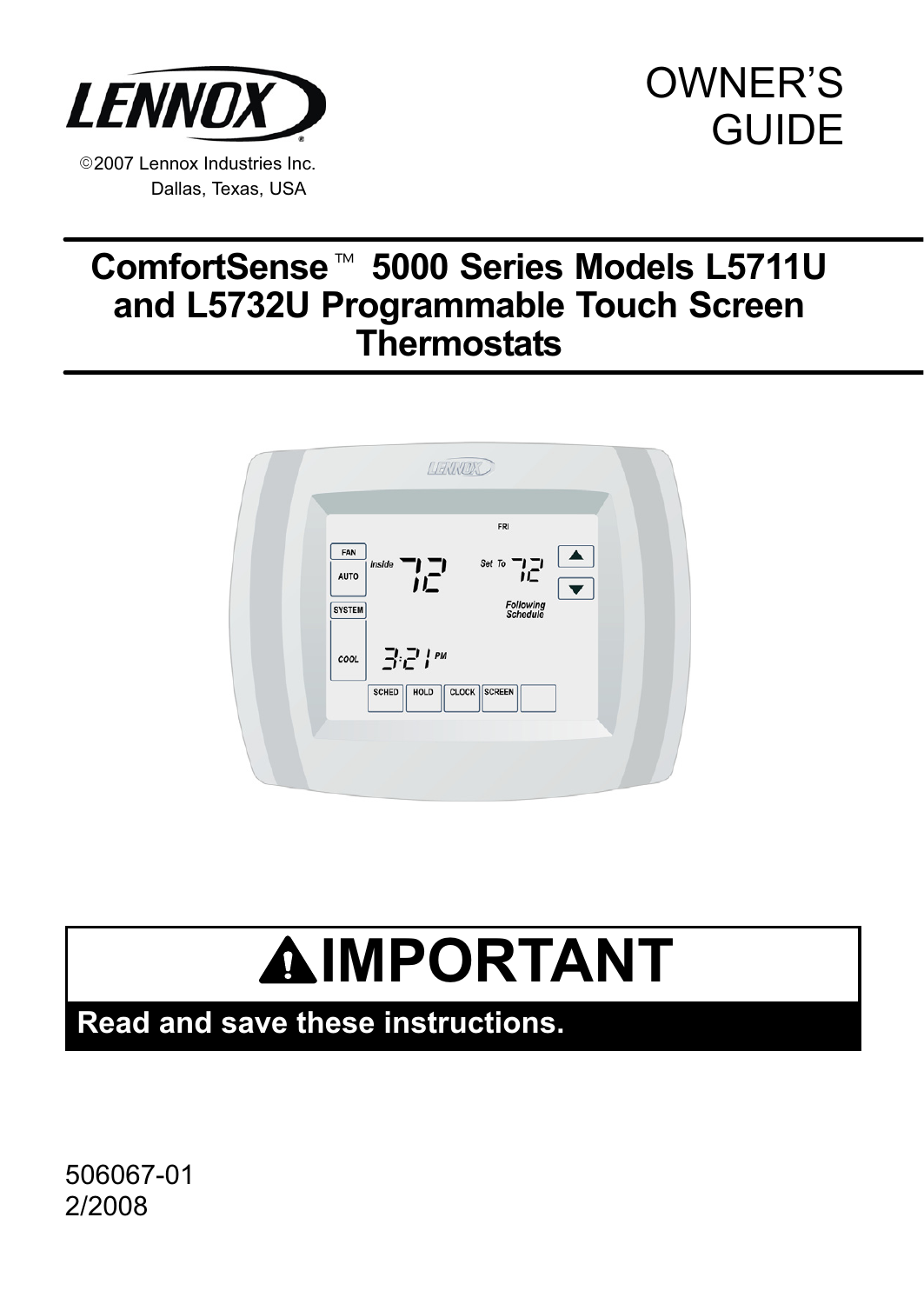#### Table of Contents

| Thermostat Features                           | Page 2  |
|-----------------------------------------------|---------|
| Thermostat Display                            | Page 3  |
|                                               | Page 5  |
|                                               | Page 6  |
| Program Your Heating and Cooling Schedule     | Page 7  |
| Fan Schedule                                  | Page 10 |
|                                               | Page 11 |
| Set the Time                                  | Page 12 |
| Override Temperature Setting - Temporary Hold | Page 13 |
| Override Temperature Setting - Permanent Hold | Page 14 |
| Override Temperature Setting - Vacation Hold  | Page 15 |
| Temperature Recovery Feature                  | Page 16 |
| Clean the Thermostat Screen                   | Page 17 |
| Battery Replacement                           | Page 18 |
|                                               | Page 20 |
|                                               | Page 21 |
| Outdoor Temperature                           | Page 22 |
| Advanced Heat Pump Features                   | Page 22 |
|                                               | Page 23 |
| Advanced Settings                             | Page 25 |
|                                               | Page 29 |
| <b>Thermostat Features</b>                    |         |

- $\bullet$  Large, clear display with backlight shows the current temperature, the current temperature setting and the time −− even in the dark.
- $\bullet$ Menu−driven programming makes set−up effortless.
- -Touch screen interaction.
- $\bullet$  Real−time clock keeps time during power failures and automatically converts to daylight savings time.
- $\bullet$  -Saving Changes" notification assures you that changes have been saved.
- - Change / check reminders let you know when it is time to replace filters, UV lamps, batteries, etc.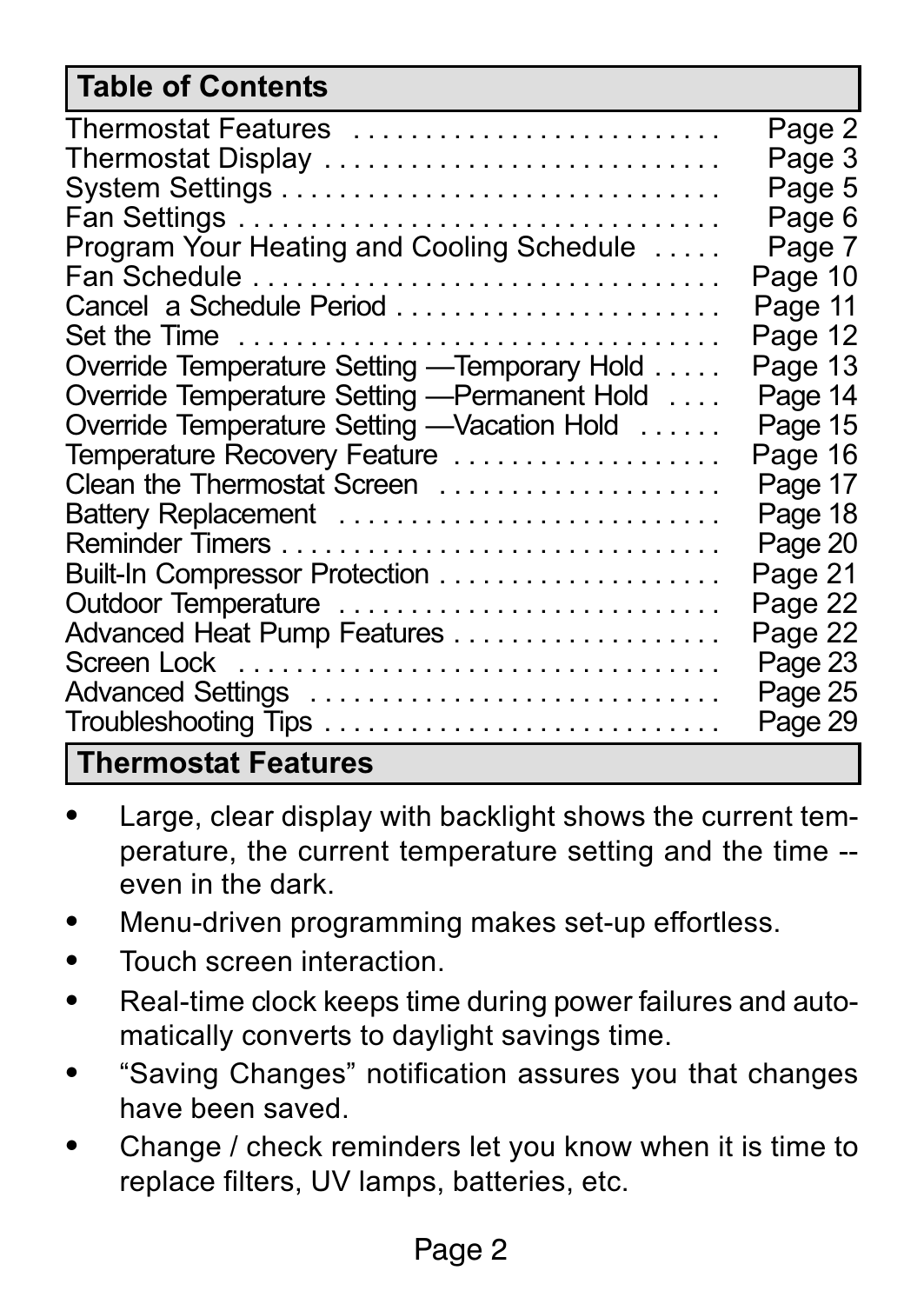- <span id="page-2-0"></span>- Override options allow you to easily override the programmed schedule.
- - Same−schedule programming allows you to program a schedule for several days at once. No need to copy.
- - Armchair programming allows you to remove the thermostat from the wall while you program your schedules.

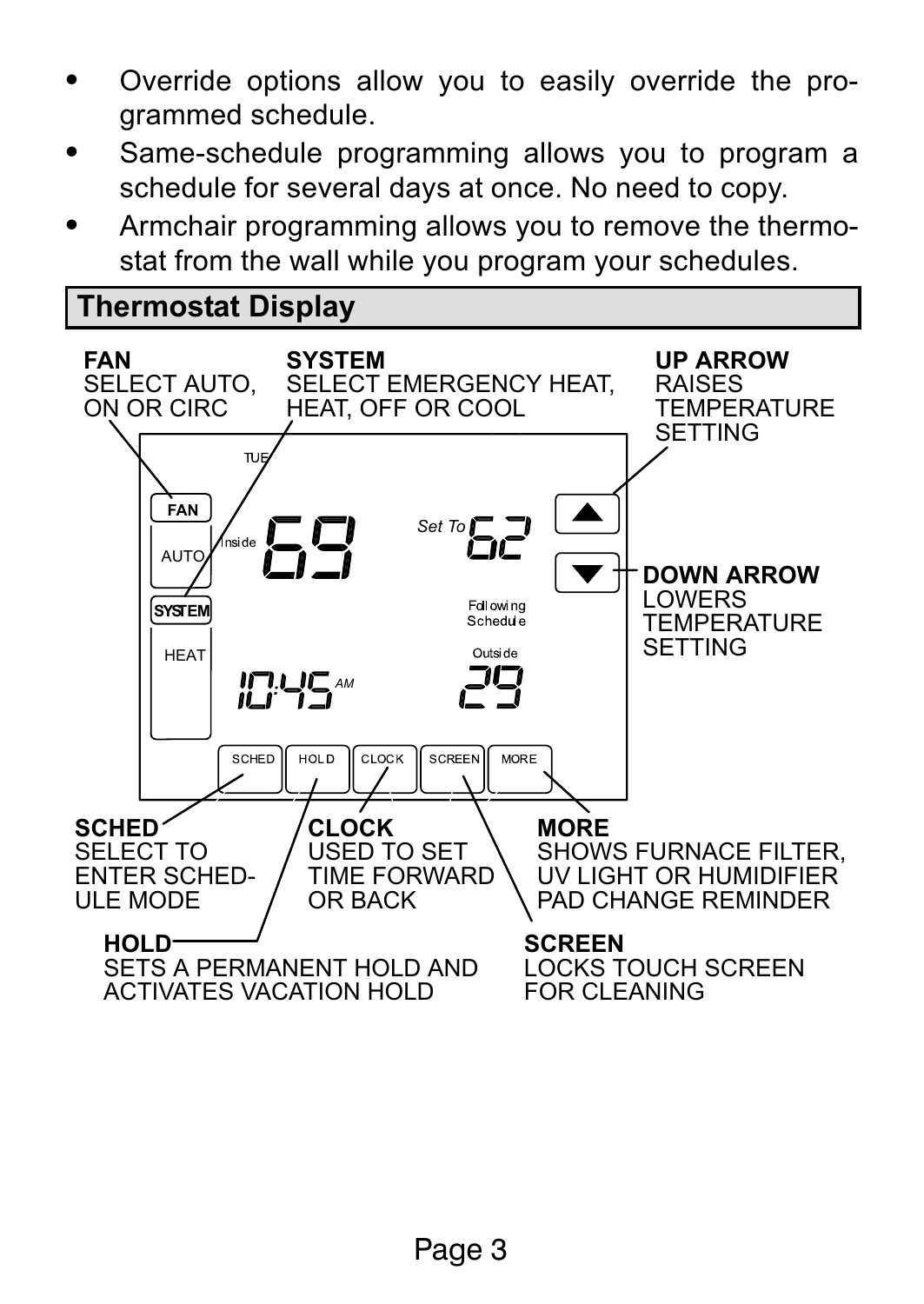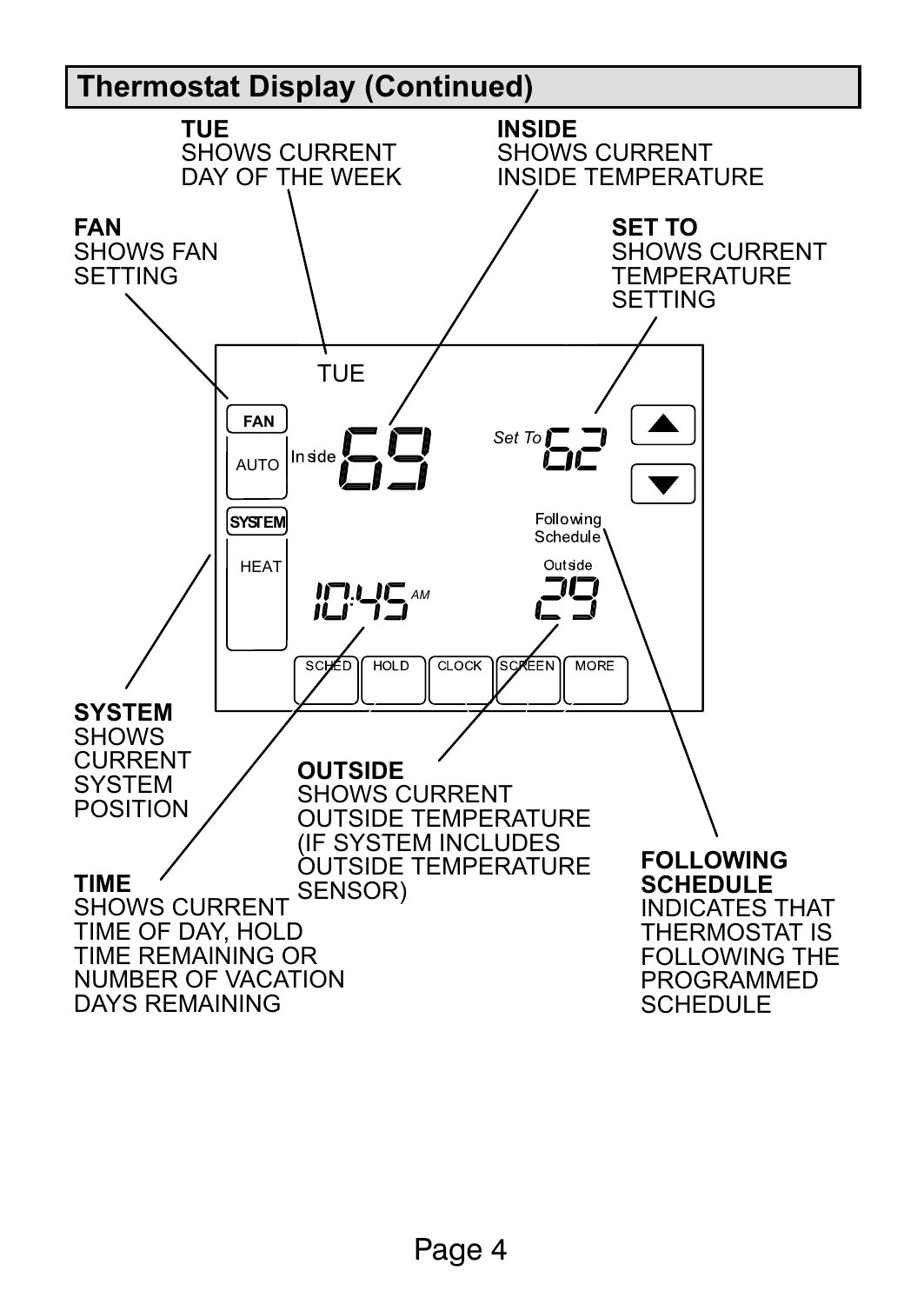# <span id="page-4-0"></span>System Settings



#### SYSTEM SETTINGS

The system setting options vary based on your heating and/or cooling type.

- $HEAT$   $-$  Thermostat controls heating system.
- $OFF$   $-$  Both heating and cooling systems are off.
- **COOL** Thermostat controls cooling system.

AUTO - The thermostat switches the system from the heating mode to the cooling mode based on temperature.

EM HEAT—Heat pump systems only -- Thermostat controls emergency heat and auxiliary heat, if needed. Heat pump compressor is not operational.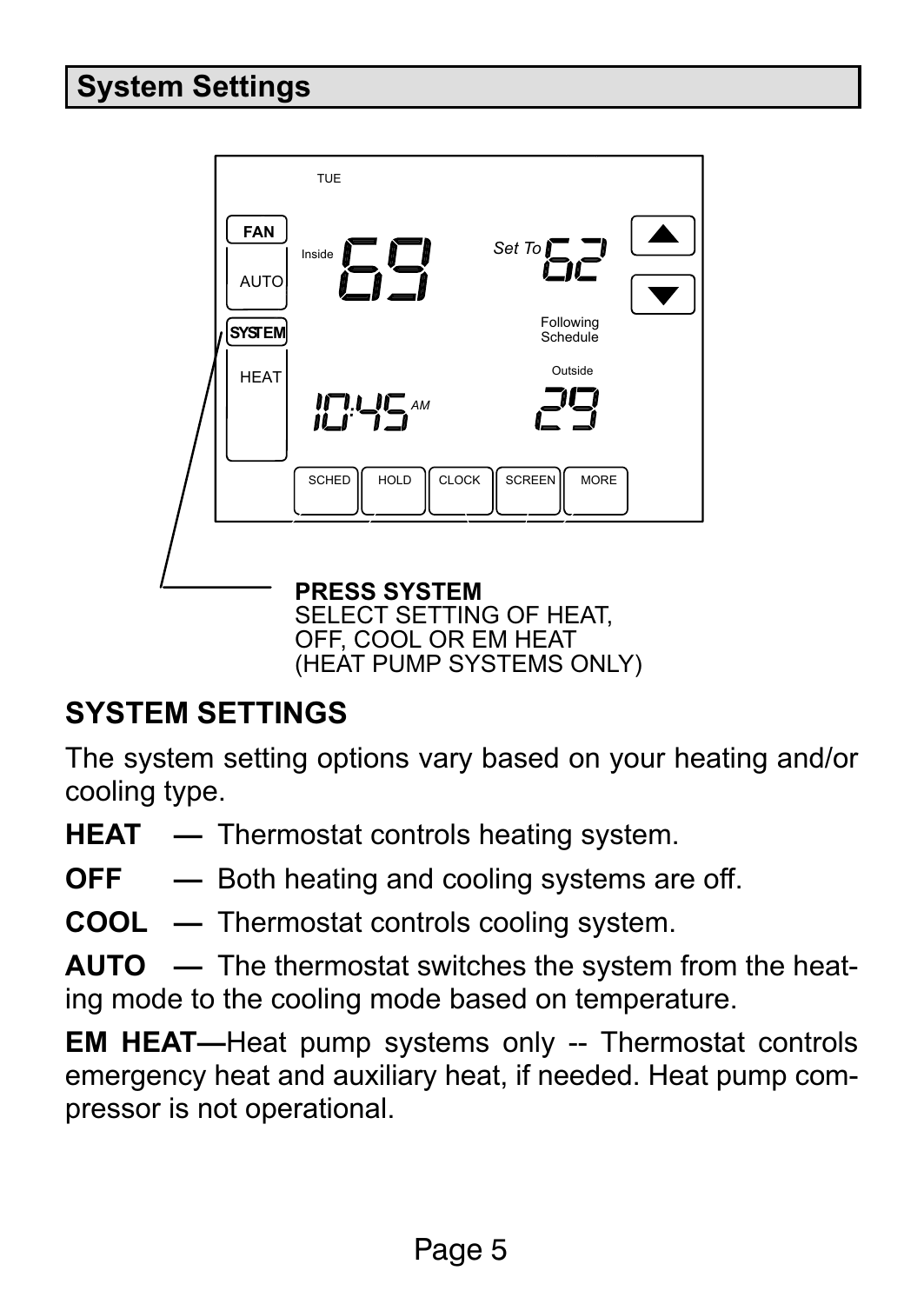#### <span id="page-5-0"></span>Fan Settings



### FAN SETTINGS

ON 
— Fan runs continuously. Use this setting for improved air circulation or for more efficient central air cleaning.

AUTO  $-$  Fan runs only when heating or cooling system is on.

 $CIRC$   $-$  Fan runs randomly approximately 35% of the time. Use this setting for improved air circulation or for more efficient central air cleaning when you do not want the fan to run continuously.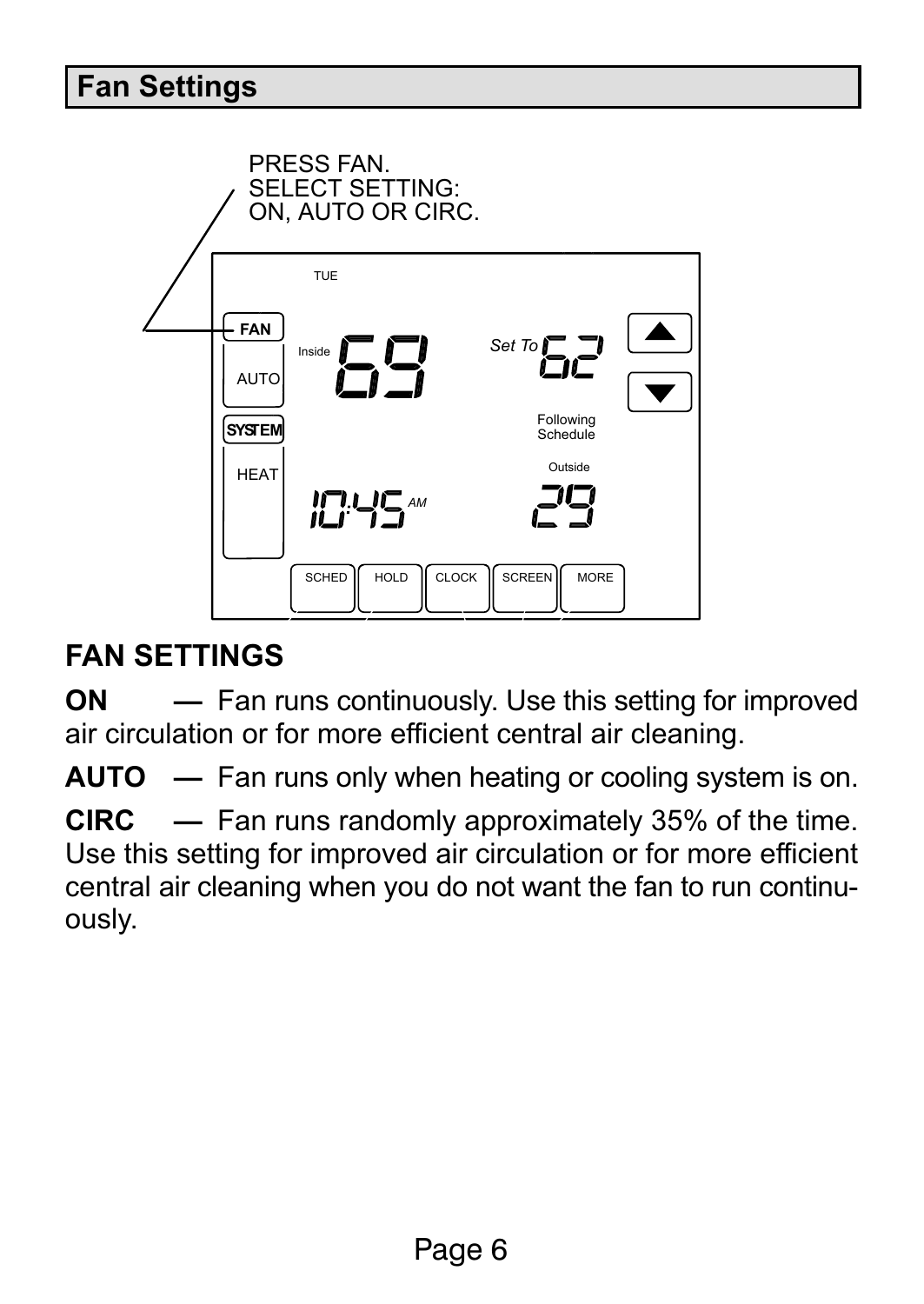# <span id="page-6-0"></span>Program Your Heating and Cooling Schedule

NOTE − The thermostat includes a battery which makes it possible for you to remove the thermostat from the wallplate during program. See page 19.

Your thermostat can control up to four different schedule periods per day:

**Wake**  $\blacksquare$  Time when you awaken and want your home at a comfortable temperature.

**Leave**  $\ \ -$  Time when you leave the home and prefer an energy−saving temperature setting.

 $Return - Time when you return home and want your home to$ return to a more comfortable temperature setting.

Sleep — Time when you are asleep and prefer an energysaving temperature setting.

NOTE − Schedule times are in 15−minute intervals.

### EDIT THE SCHEDULE:

- 1 Press the SCHED key. The SCHEDULE screen will be displayed.
- 2 Press the EDIT key. The screen will change to display the days of the week across the top.



Page 7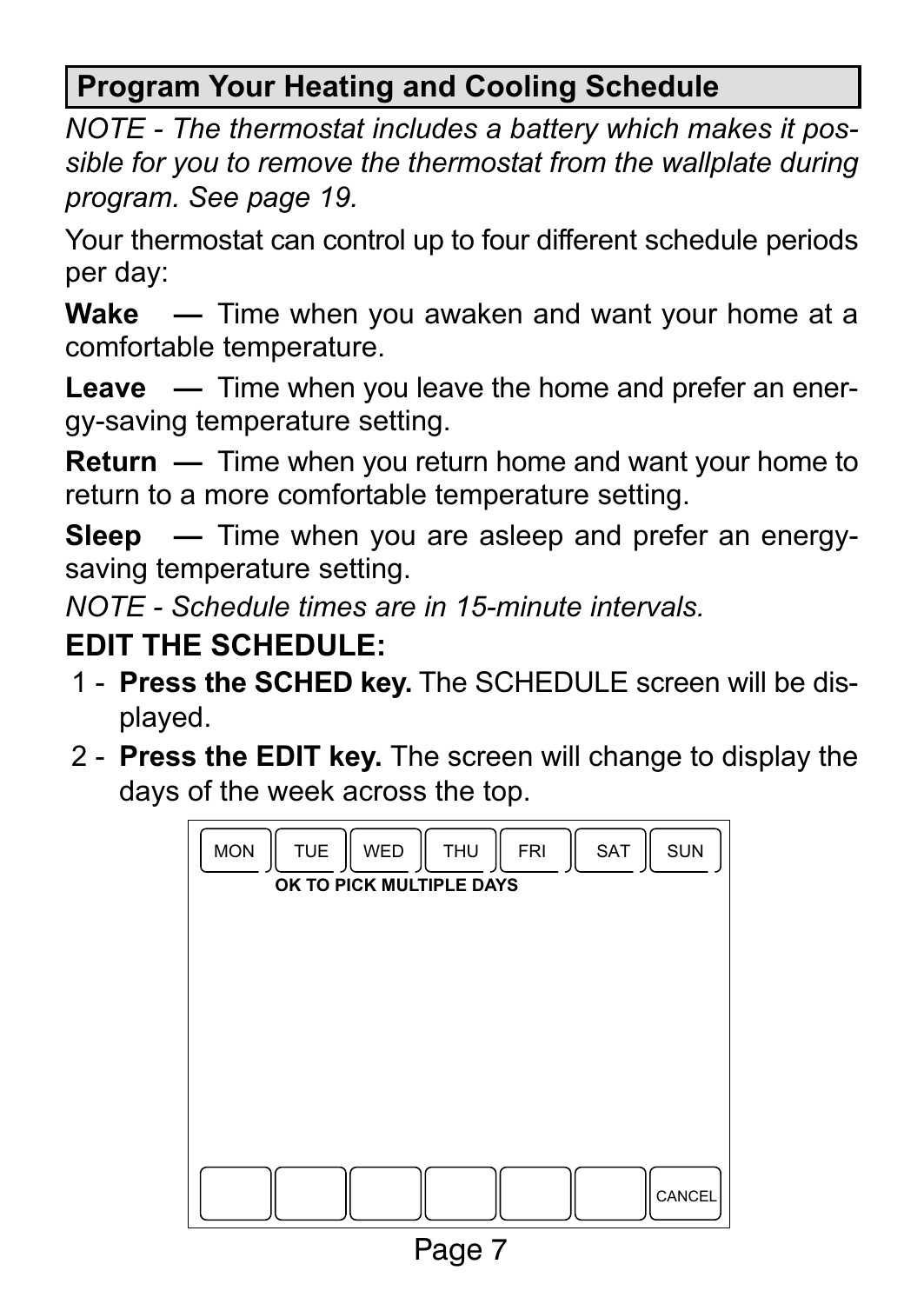# Program Your Heating and Cooling Schedule (Cont.)

- 3 Select any combination of days to edit. You may select multiple days. These should be days that you wish to follow the same schedule. Check marks appear next to the days that are selected. After the first day is selected, the SCHED-ULE screen returns to the display.
- 4 − Press the WAKE key. The WAKE key will flash to show it is selected.
- 5 − Press the UP and DOWN keys to modify time and heat and cool temperatures shown on the screen.
- 6 − Press LEAVE key and repeat step 5.
- 7 Press RETURN key and repeat step 5.
- 8 Press SLEEP key and repeat step 5.

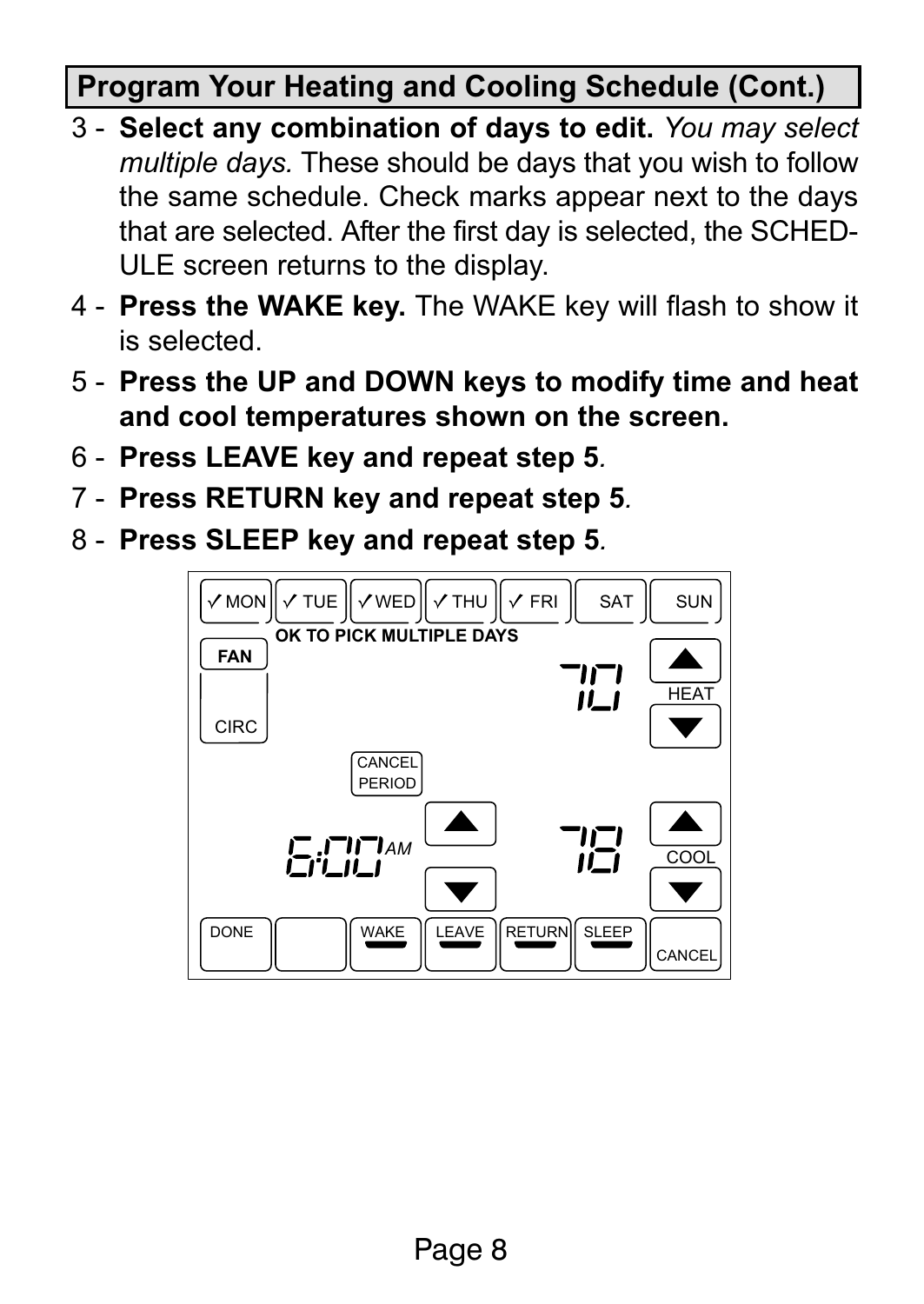Program Your Heating and Cooling Schedule (Cont.)

NOTE − The FAN setting can be programmed for ON, AUTO or CIRC for each period selected. See following page for more information about fan setting options.

- 9 Press DONE key when finished. Saving changes screen appears to indicate that schedule changes are being saved to the days selected.
- 10 − Repeat steps 1 through 9 to set a program schedule for the remaining days of the week. Example: If Mon − Fri was selected first, repeat steps 1 through 9 to program Sat and Sun.

NOTE − To exit the schedule without saving changes, press CANCEL key at any time.

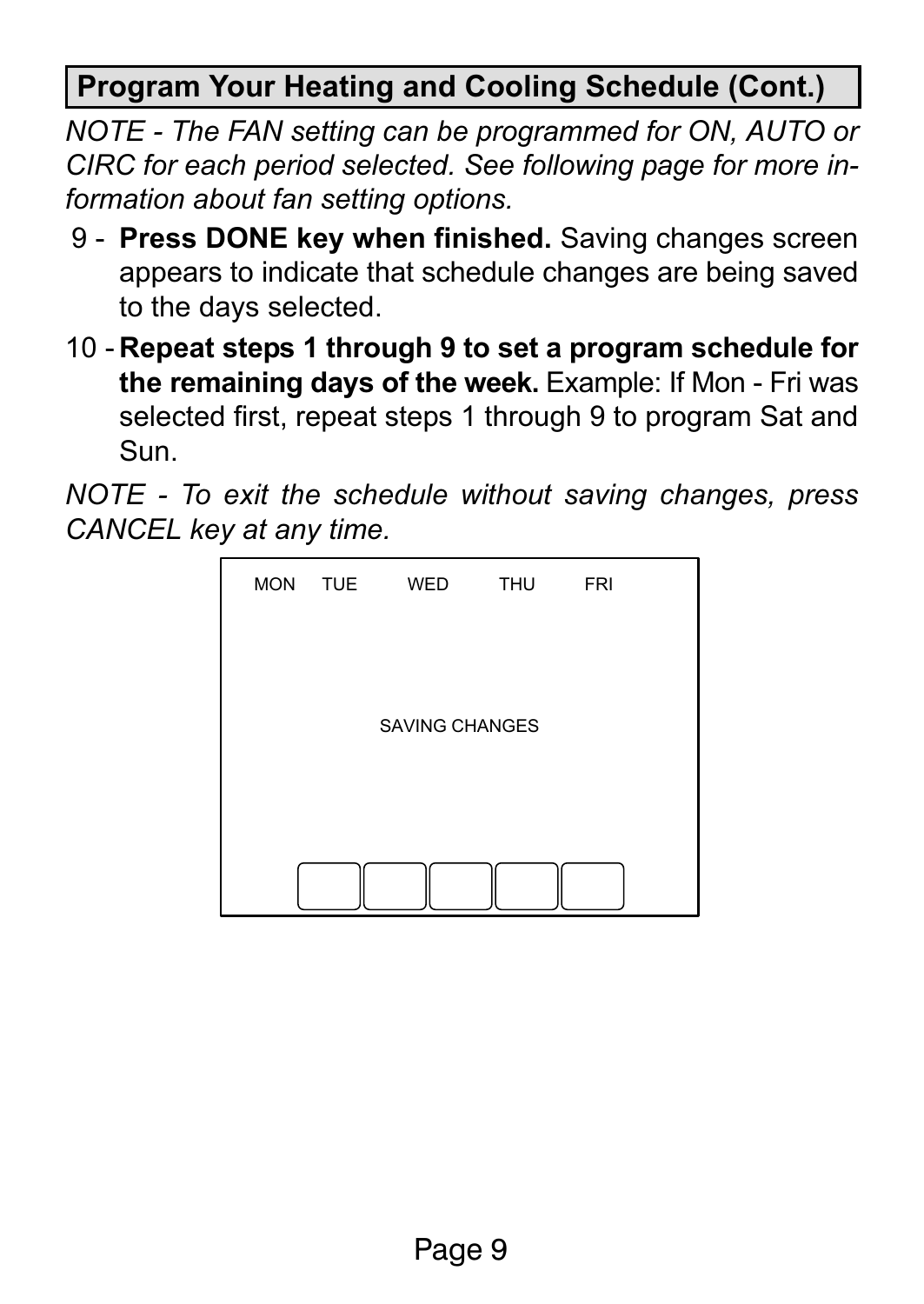#### <span id="page-9-0"></span>Fan Schedule

The FAN setting can be programmed for ON, AUTO or CIRC for each period selected:

ON 
— Fan runs continuously. Use this setting for improved air circulation or for more efficient central air cleaning.

**AUTO**  $-$  Fan runs only when heating or cooling system is on.<br>**CIRC**  $-$  Fan runs randomly approximately 35% of the time.  $-$  Fan runs randomly approximately 35% of the time. Use this setting for improved air circulation or for more efficient central air cleaning when you do not want the fan to run continuously.

Fan Status Display on Home Screen-If the fan program is scheduled, AUTO is displayed as the fan setting, along with the particular fan setting that has been programmed. For example, if, during the WAKE period, the Fan has been set to AUTO, then AUTO is shown as the fan setting. However, if, during the WAKE period, the Fan has been set to ON, both AUTO and ON are displayed. AUTO indicates that the fan has been scheduled and ON indicates that the fan has been scheduled to be ON.

Manually Override Scheduled Fan Setting-If the fan setting is scheduled, press the FAN key, then press the desired fan setting to manually override the scheduled fan setting. Fan operation will return to the programmed operation when the next schedule period begins.

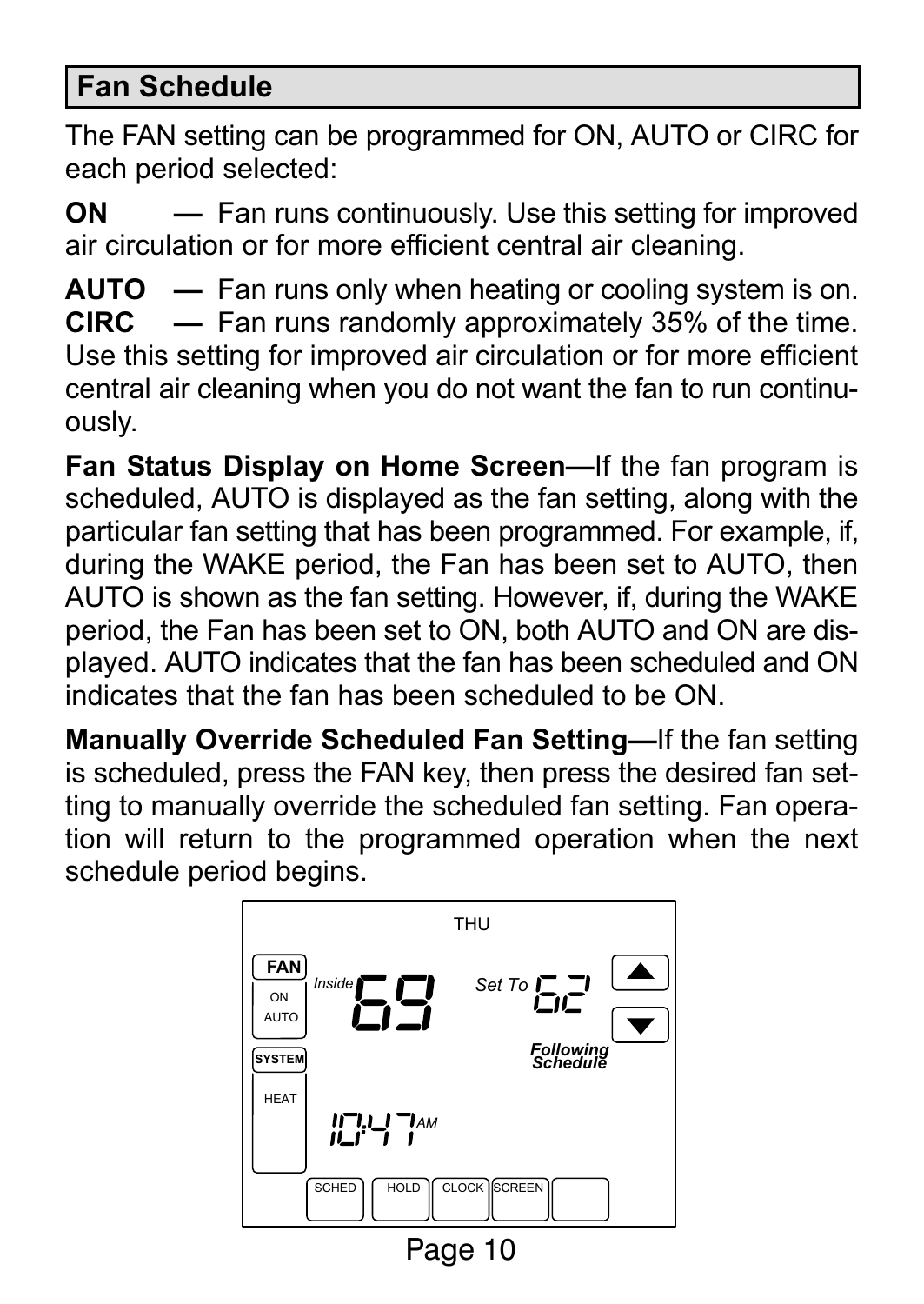#### <span id="page-10-0"></span>Cancel a Schedule Period

You may wish to cancel a period to match your lifestyle. For example, if someone is always home during the day on Tuesday, you can cancel the LEAVE and RETURN periods to have the thermostat hold the WAKE temperature until the SLEEP period is reached.

1 − Press the SCHED key. The SCHEDULE screen will be displayed.

2 - Press the EDIT key. The screen will change to display the days of the week across the top.

3 − Select the day or days of the week that are affected by the schedule change.

4 − Press the schedule period you want to cancel: WAKE, LEAVE, RETURN or SLEEP. Once selected the period will flash to show it is selected.

5 - Press the CANCEL key. The time, temperature(s) and fan settings will all dissappear from the screen. The bar above the selected period is removed to indicate that the selected period was cancelled.

#### 6 − Press DONE key.

NOTE − A schedule period may be reinstated at any time by entering the schedule edit screen, selecting the period and pressing the arrow keys to set the desired time and temperatures.



Page 11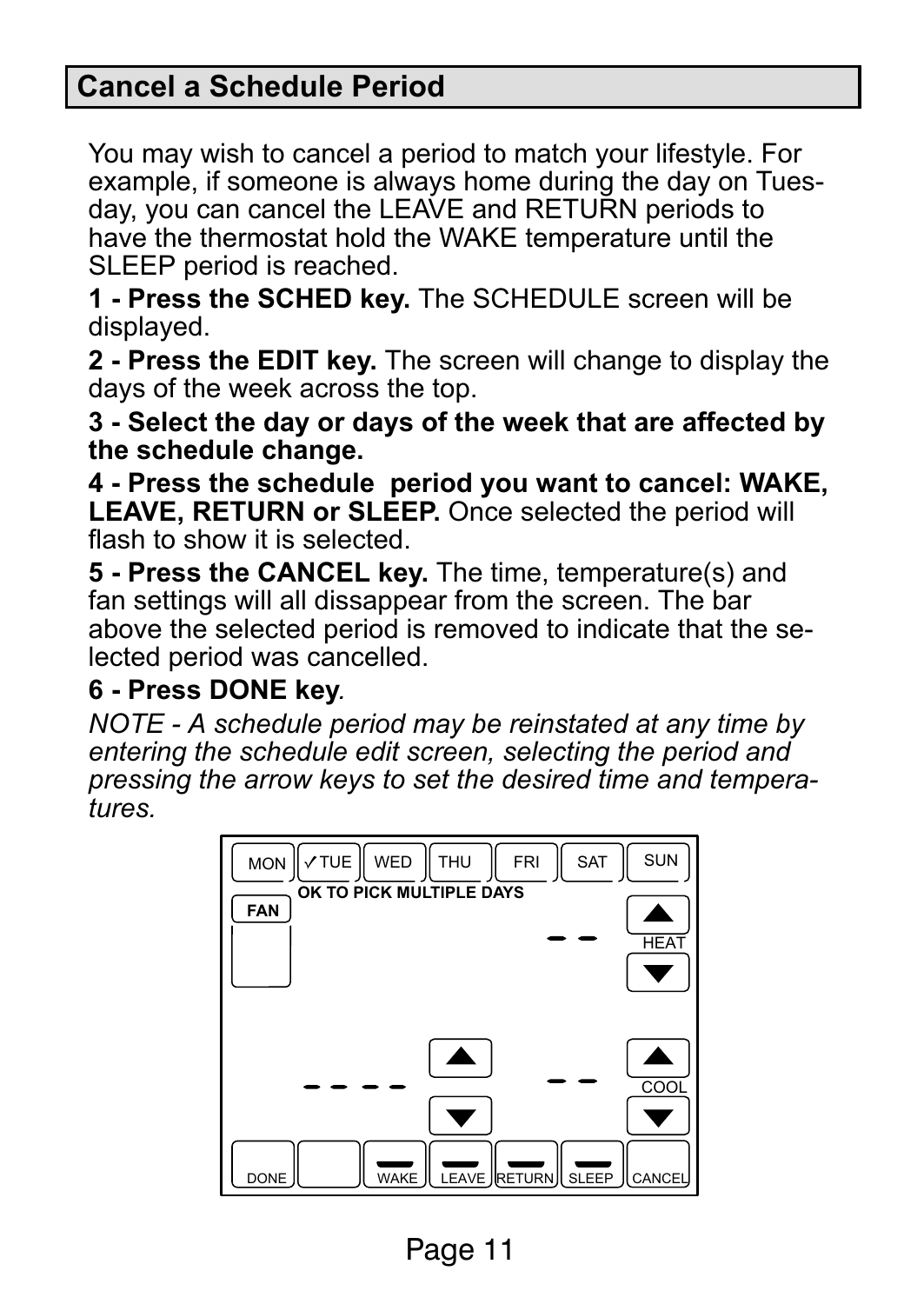#### <span id="page-11-0"></span>Set the Time

1 - Press the CLOCK key. The current time setting will be displayed as shown below.

2 - Use the arrows to set the correct time.

#### 3 − Press DONE key.

IMPORTANT − The current day of the week should be displayed correctly on this screen. If not, refer to the Advanced Settings section to correct the day of the week display.

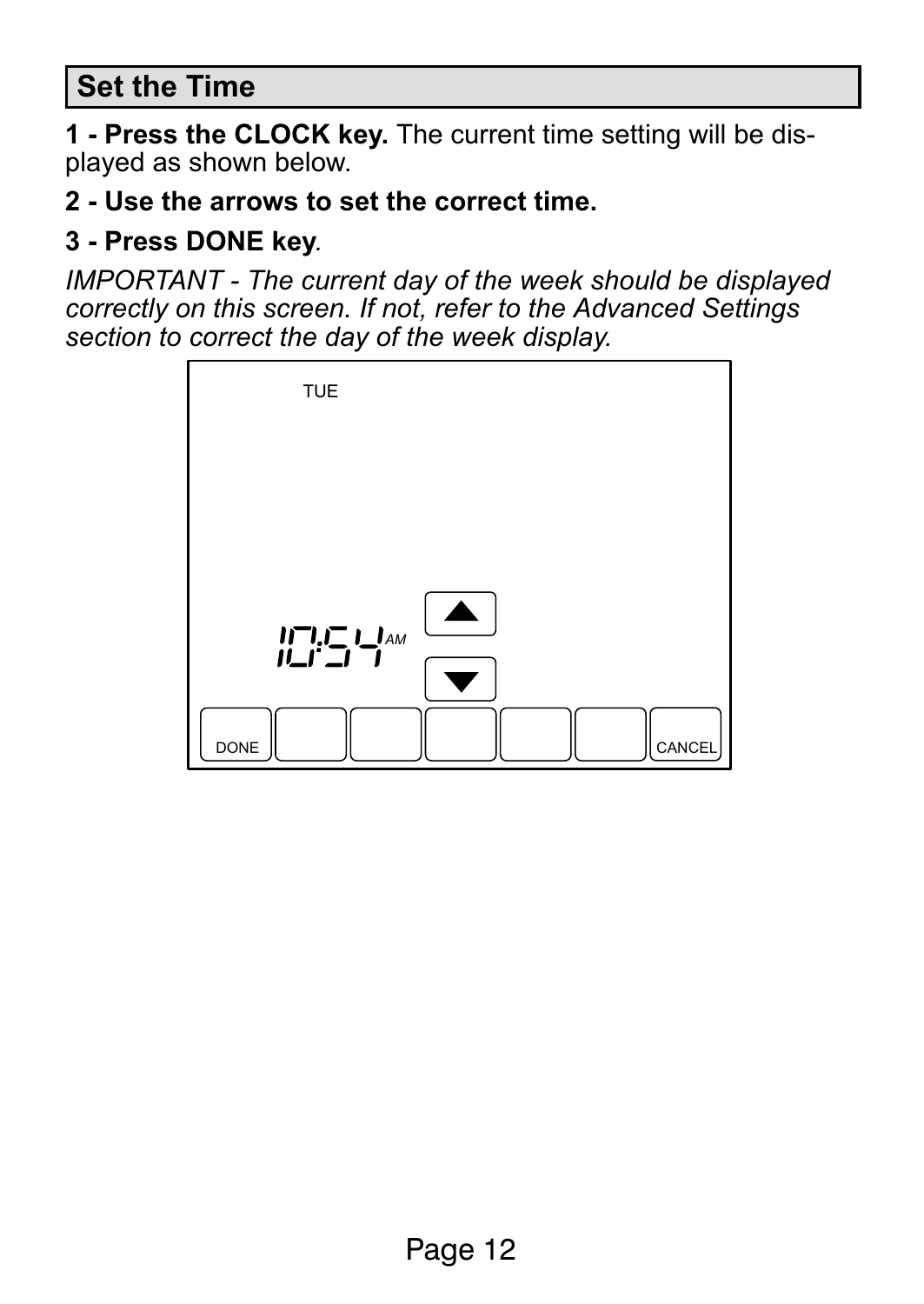#### <span id="page-12-0"></span>Override Temperature Setting-Temporary Hold

You may use the temporary hold function to override the programmed temperature setting until the next scheduled period or until a particular time that you wish.

#### 1 − Press the UP or DOWN arrow next to the temperature display to adjust the temperature as desired.

NOTE − Hold Temperature Until" appears on the screen. The currently programmed start time of the next scheduled period also appears, as does an additional set of arrows.

2 − Use the UP and Down arrows next to the displayed time to set the time that you wish for the thermostat to resume the schedule.

NOTE − The time arrows are displayed for approximately seven seconds. Press the screen where the hold temperature time is shown to allow the arrows to reappear.

3 − Press CANCEL or SCHED key to cancel temperature **hold and resume schedule**. "Following Schedule" appears on the screen to indicate that the temporary hold has ended.

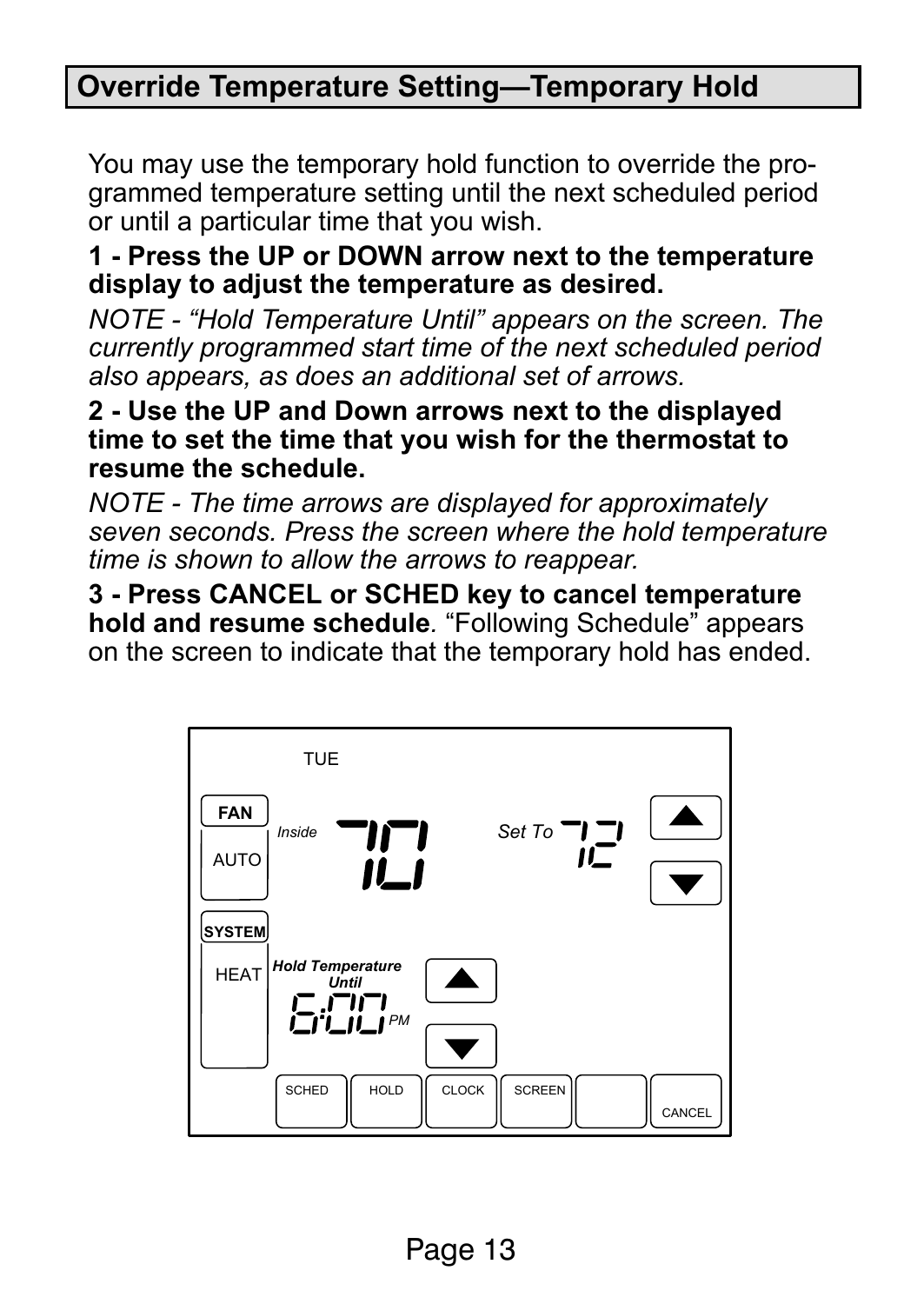## <span id="page-13-0"></span>Override Temperature Setting-Permanent Hold

The permanent hold function overrides the programmed temperature setting until the permanent hold is cancelled.

1 - Press the HOLD key.

NOTE - "Permanent Hold" *appears on the screen under the cur*rent time.

- 2 − Use the UP and Down to adjust the temperature to the setting that you want the thermostat to hold.
- 3 − Press CANCEL key to cancel permanent hold and resume schedule. "Following Schedule" appears on the screen to indicate that the hold has ended.

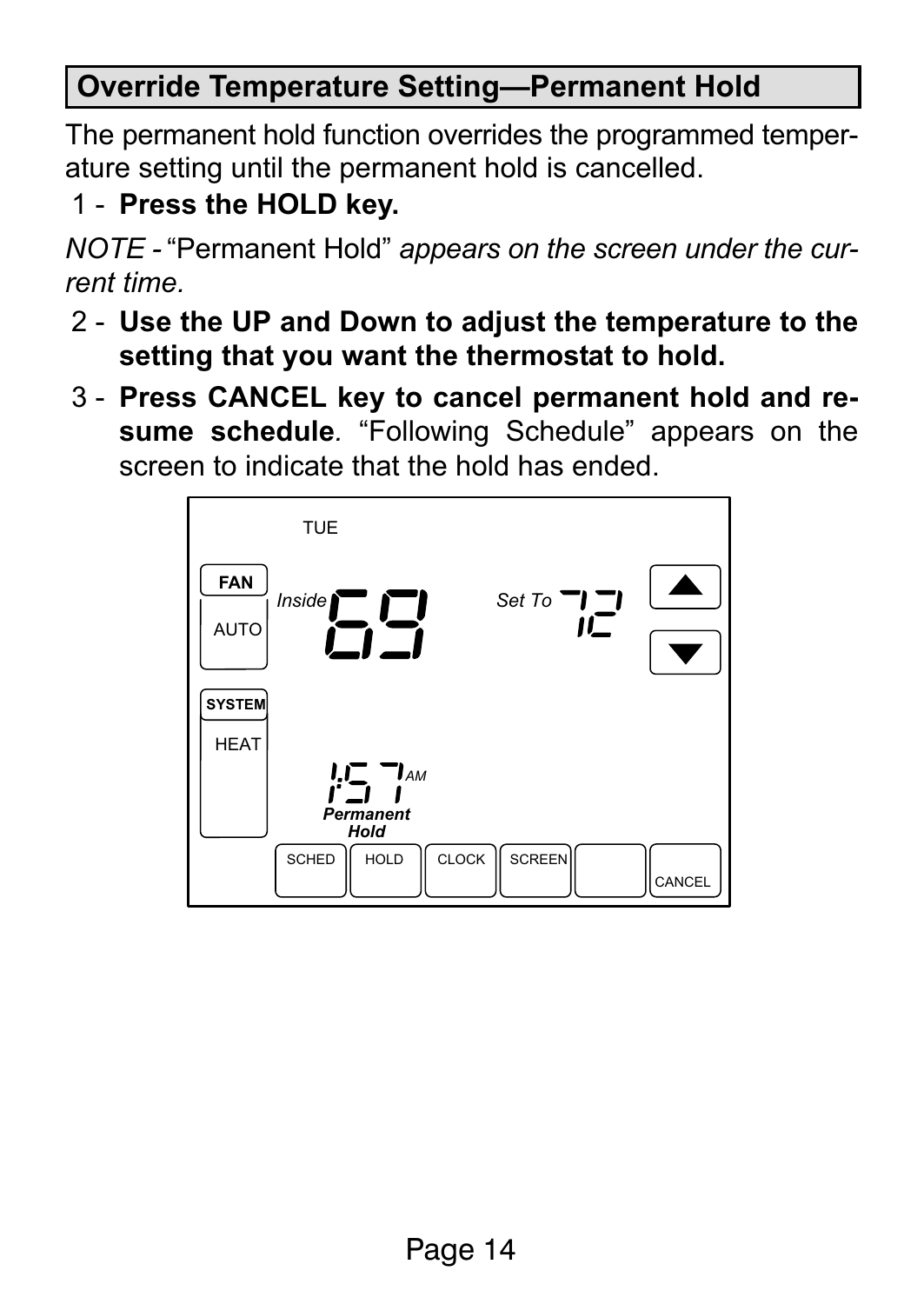# <span id="page-14-0"></span>Override Temperature Setting-Vacation Hold

You may use the vacation hold function to override the programmed temperature setting for a designated number of days.

1 − Press the UP or DOWN arrow next to the temperature display to adjust the temperature as desired.

NOTE - "Hold Temperature Until" appears on the screen. The currently programmed start time of the next scheduled period also appears, as does an additional set of arrows. This is the time of day that the override will expire after the hold period ends.

- 2 Press the HOLD key twice. Screen shows "Hold Temperature Until" one day.
- 3 − Press the UP and DOWN arrows to adjust the number of days you would like to override the schedule.

NOTE − Arrows used to adjust the number of days are displayed for approximately seven seconds. Press the screen where the number of days are shown to allow the arrows to reappear.

4 − Press the CANCEL key to cancel the vacation override early.

NOTE − When the programmed vacation hold expires, the screen displays "Following Schedule" to indicate that the hold has ended.

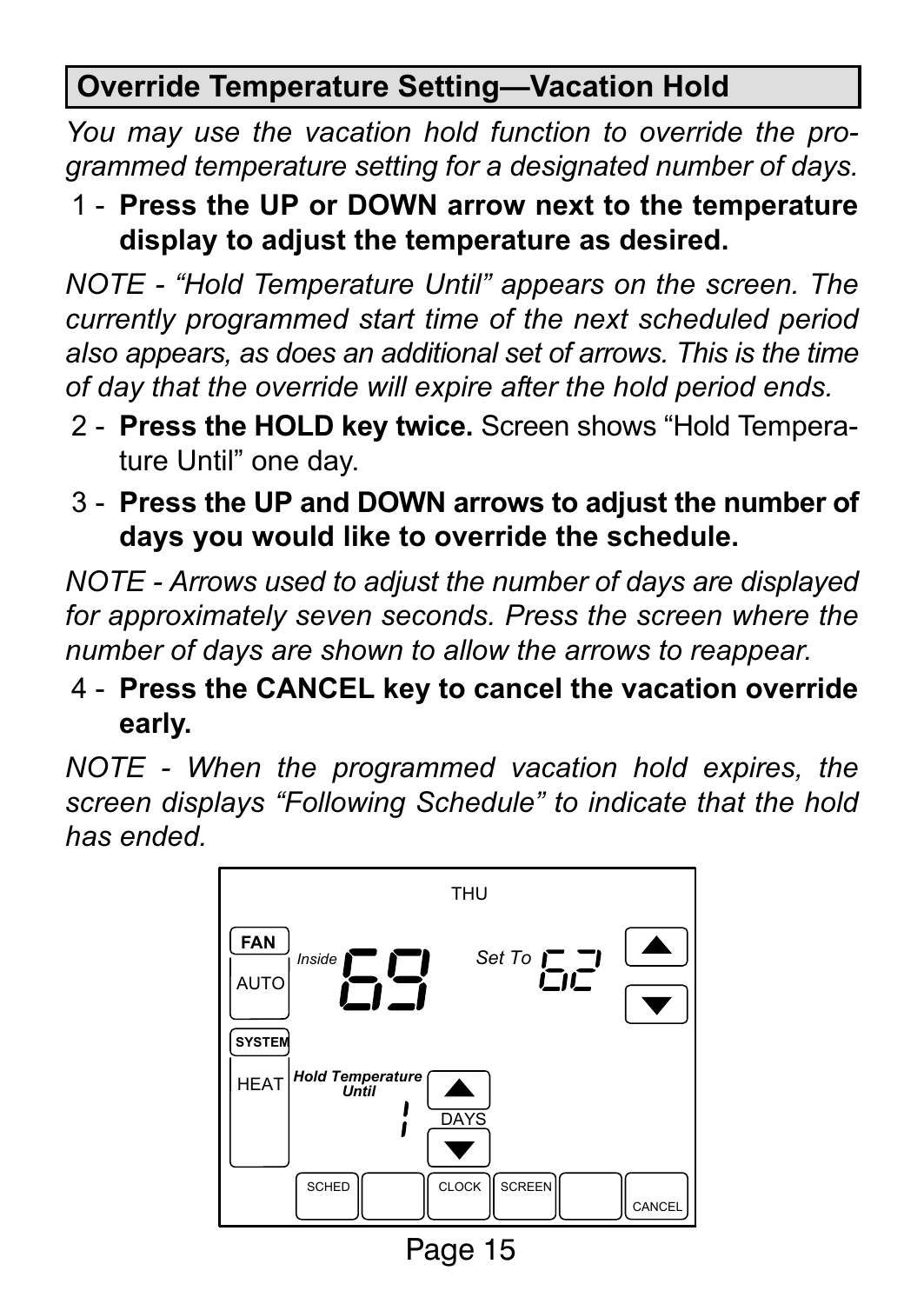#### <span id="page-15-0"></span>Temperature Recovery Feature

Your thermostat is equipped with a feature that accommodates recovery time to ensure your comfort.

Recovery time is the time that it takes your heating and cooling equipment to recover from energy−saving settings programmed during away or asleep periods. Recovery time depends on local weather, your schedule, the contruction of your home and your heating and/or cooling equipment.

Your thermostat tracks the time that it takes for your system to reach your desired settings (recovery period). This allows the thermostat to accommodate this recovery period and to ensure your comfort at the programmed wake and return settings.

For example, your WAKE period is programmed for 6:00 a.m. and 70°F. The thermostat activates heating in advance of 6:00 a.m. to ensure that your desired comfort setting of 70°F is reached by the time you awake.

A recovery notice is displayed when the system is operating before the scheduled time.

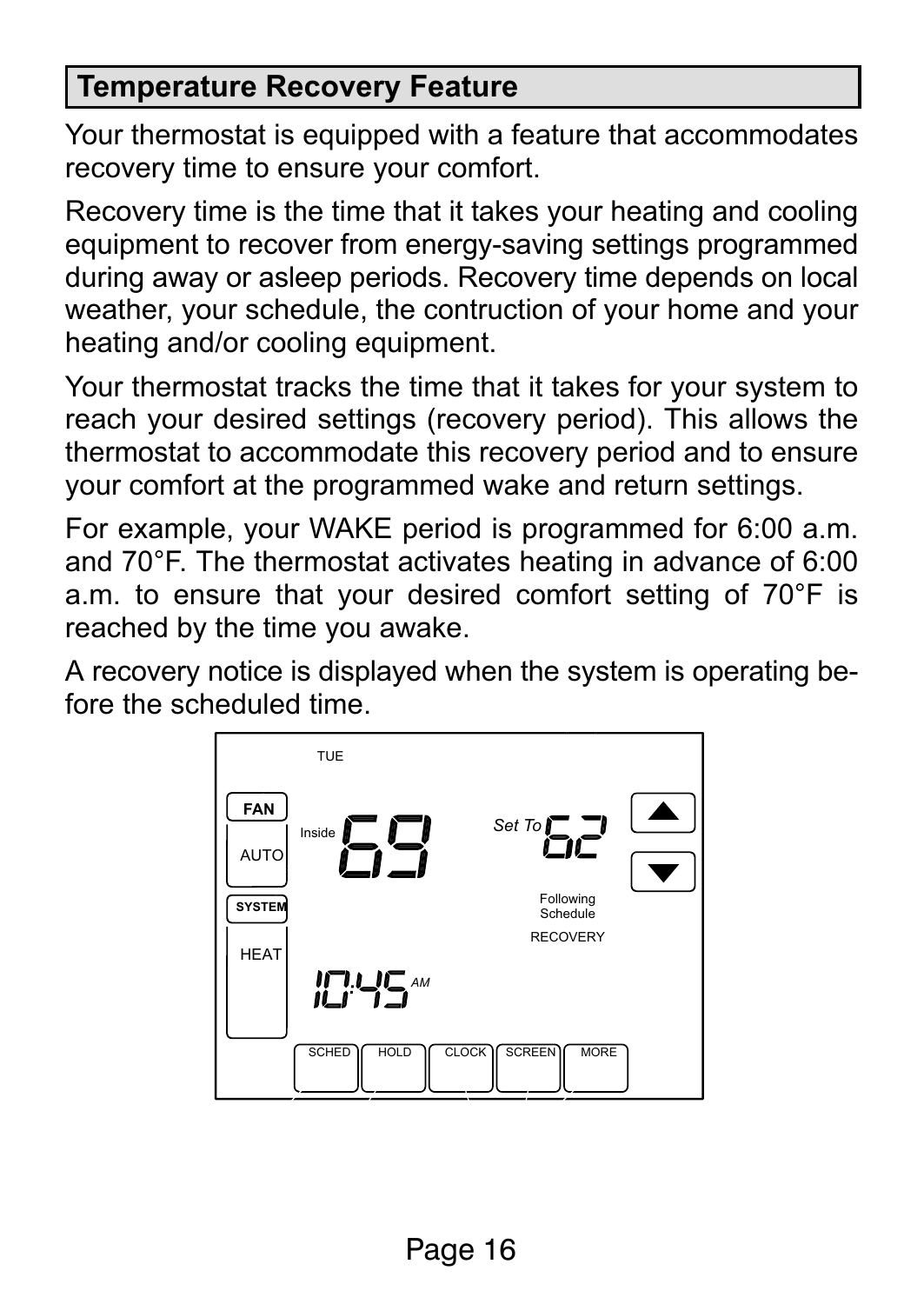#### <span id="page-16-0"></span>Clean the Thermostat Screen

The thermostat screen may be cleaned, if necessary.

- 1 Press the SCREEN key. The thermostat locks the touch screen for 30 seconds to allow for cleaning.
- 2 − Use a damp cloth slightly moistened with water or household glass cleaner to clean the screen.

IMPORTANT − Do not spray any type of liquid directly onto the thermostat. Spray the water or household glass cleaner on a cloth, then use the cloth to clean the thermostat screen.

- 3 − Repeat the above steps as necessary.
- 4 − Press the DONE key to return to the home screen and normal operation.

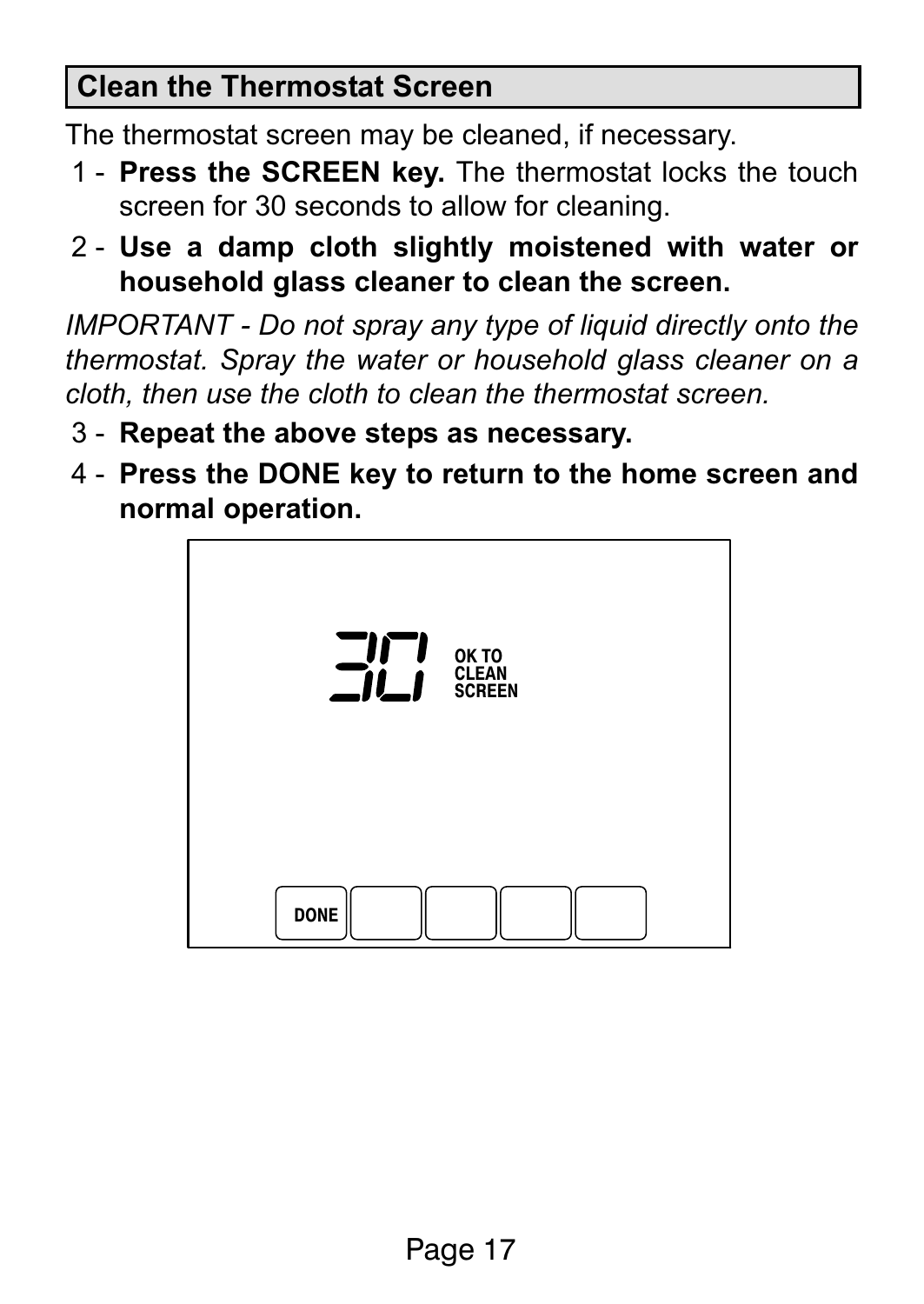#### <span id="page-17-0"></span>Battery Replacement

If your thermostat has batteries, a low battery warning flashes on the home screen for approximately 30 days.

IMPORTANT − Batteries should be replaced once per year to prevent leakage and to prevent loss of battery back−up in a power outtage. You may also wish to replace the batteries prior to leaving your home for more than a month.

1 − When the low battery indicator is flashing, replace the batteries promptly with three fresh AAA alkaline batteries.



2 - Remove the thermostat from the wallplate by pulling straight out.

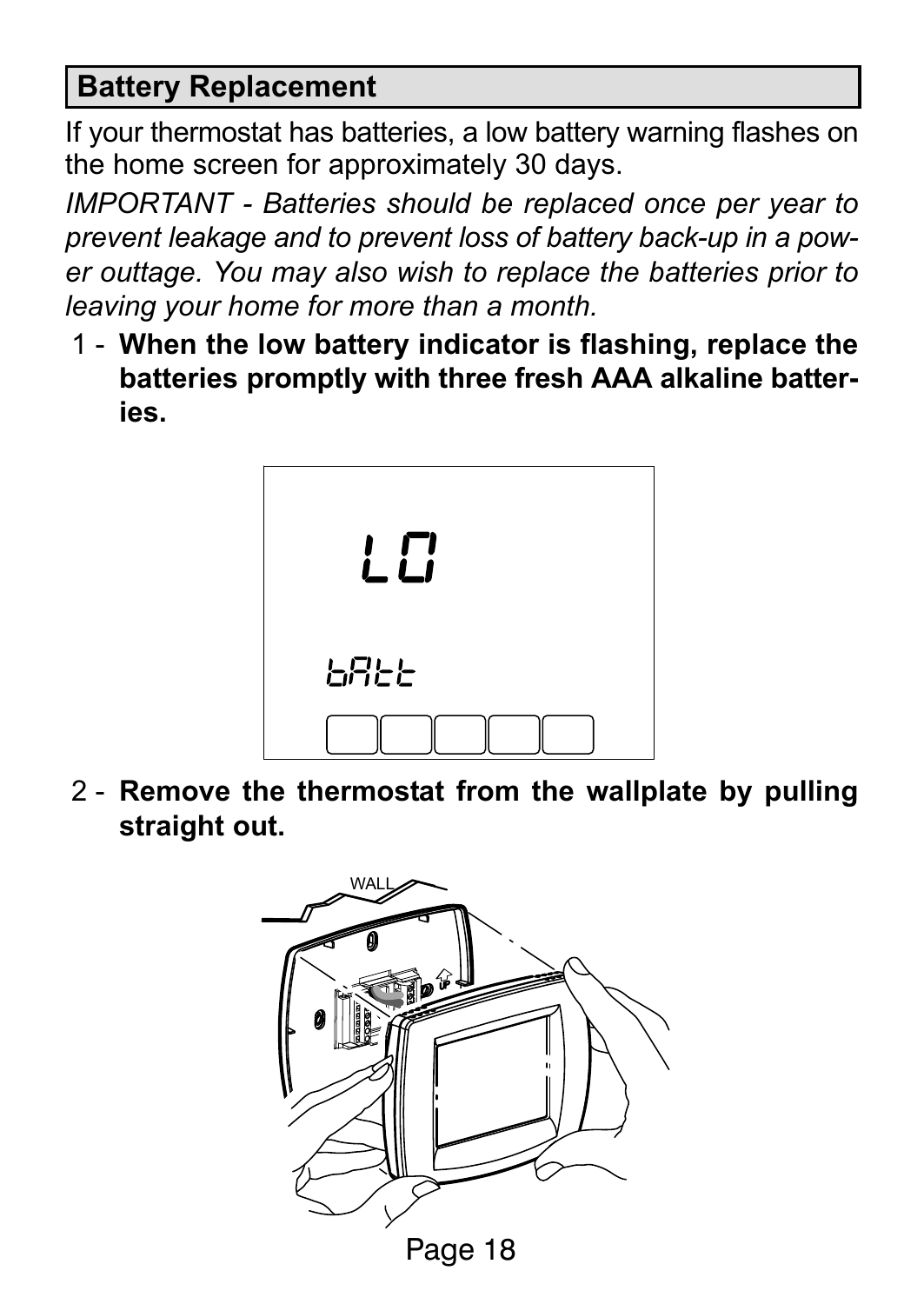#### Battery Replacement (Continued)

3 − Remove the old batteries and insert three fresh AAA alkaline batteries, as marked on the thermostat.



- 4 − Align the terminal screw blocks with the pins on the back of the thermostat.
- 5 − Push the thermostat straight onto the wallplate until it snaps into place.

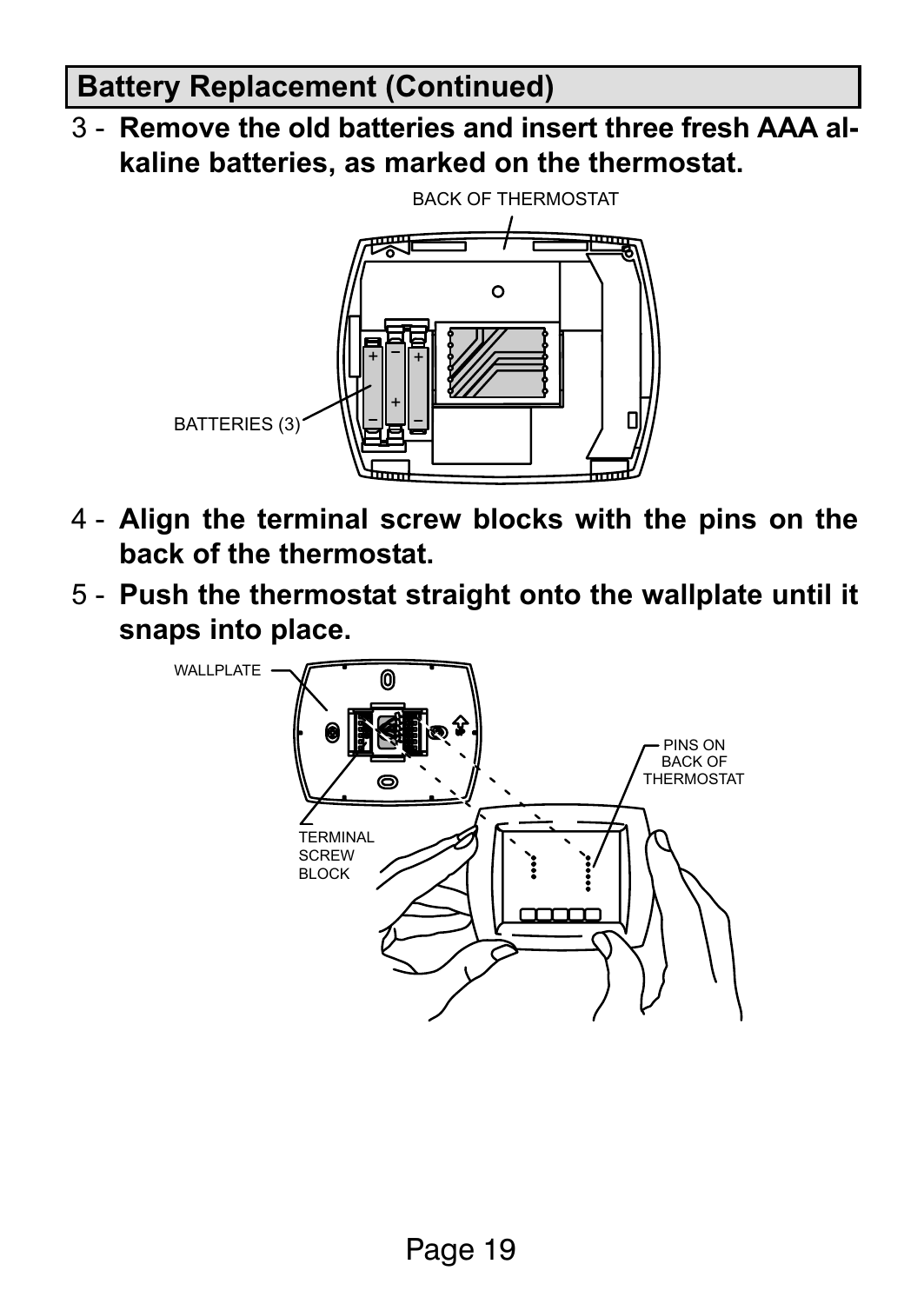#### <span id="page-19-0"></span>Reminder Timers

The reminder timers notify you when it is time to change the furnace filter, humidifier pad or ultraviolet lamp. When one of the set timers expires, a reset key appears on the home screen.

#### Reset Timers

- 1 "Change" reminder appears on the screen when the timer expires.
- 2 Press the RESET key to restart the timer. If more than one timer expires at the same time, press the RESET key until all timers have been reset.



View or Reset Timer Settings Before They Expire

- 1 − Press the MORE key until the timer you want to modify appears on the screen.
- 2 Press the EDIT key to change the Timer Reload Value. Use the UP or DOWN arrow keys to change the number of run time days. See the Advanced Settings section, step 8 through 10 for more information.
- 3 − Press the DONE key to return to the selected timer.
- 4 − Press the RESET key to reset the timer to the Timer Reload Value.
- $\frac{1}{2}$ 5 − Press DONE or CANCEL key to return to home screen.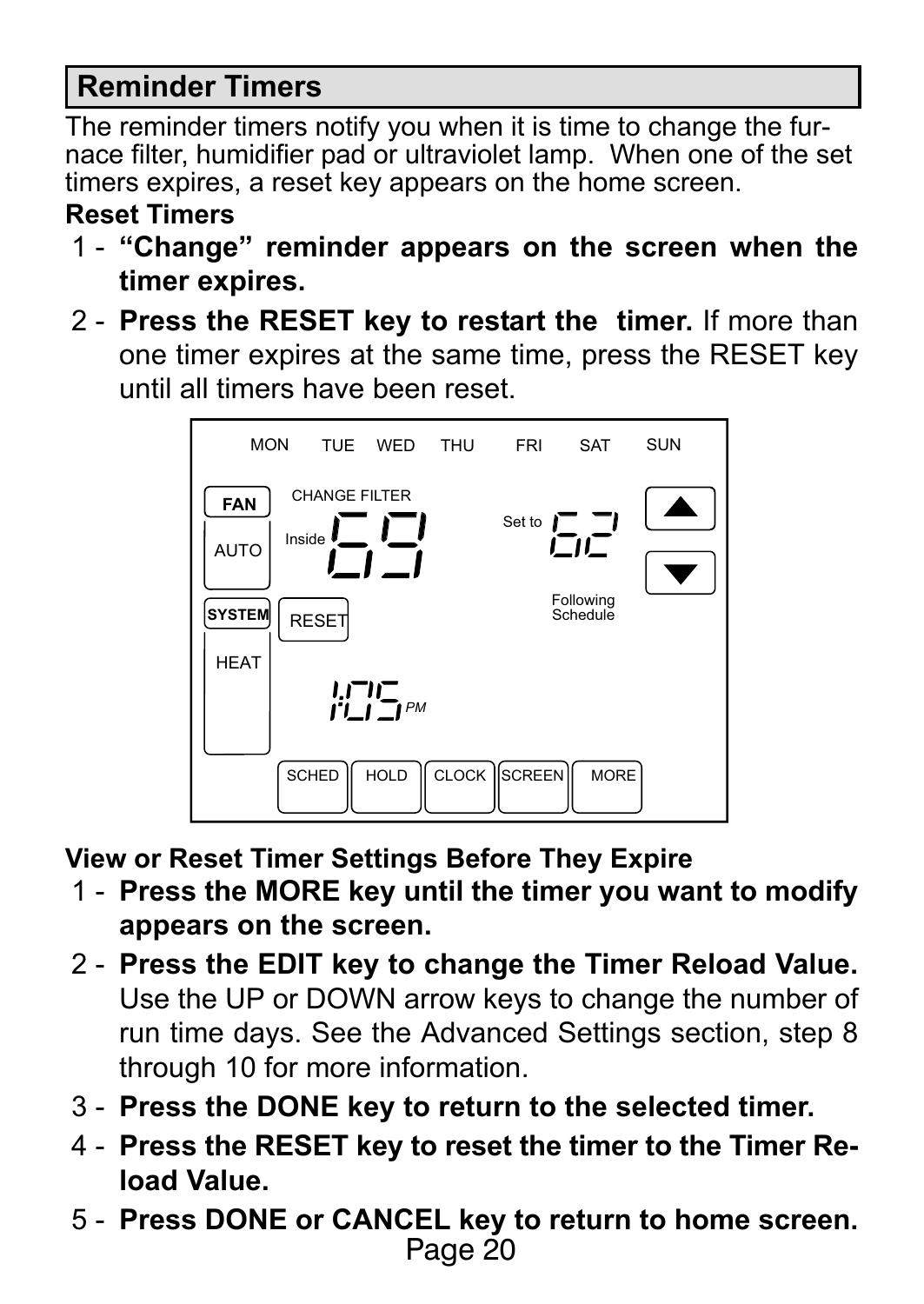# <span id="page-20-0"></span>Built−In Compressor Protection

The thermostat provides built−in compressor protection (minimum−off timer) that prevents the compressor from restarting too early after a shutdown.

The minimum−off timer is activated after the compressor shuts off.

If there is a demand for compressor operation during the delay, the thermostat displays the WAIT message.

When the minimum−off delay expires, COOL ON ( or HEAT ON in heat pump applications) is displayed solidly on the screen and the compressor and fan are allowed to operate to meet the demand.

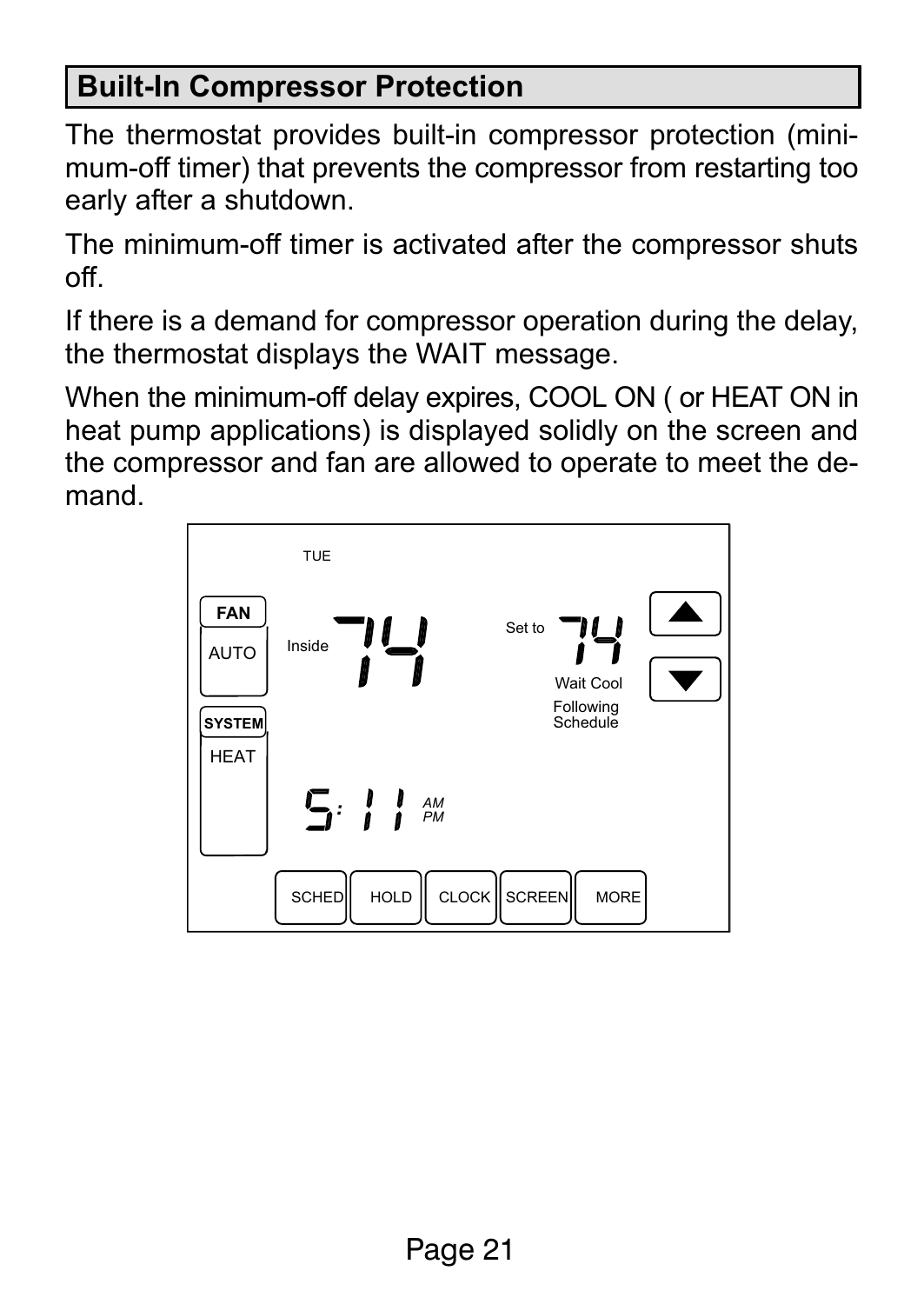#### <span id="page-21-0"></span>Outdoor Temperature

If an optional outdoor temperature sensor has been installed with your thermostat, the outdoor temperature is displayed in the lower right corner of the home screen.

If the temperature is not displayed and an outdoor temperature sensor has been installed, press the MORE key until the outside temperature is displayed.



# Advanced Heat Pump Features (Select Models)

Some thermostat models, when used in heat pump systems which include an optional outdoor temperature sensor, provide additional features. In these applications, the compressor and/or back−up heat lockout may be based on the outside temperature.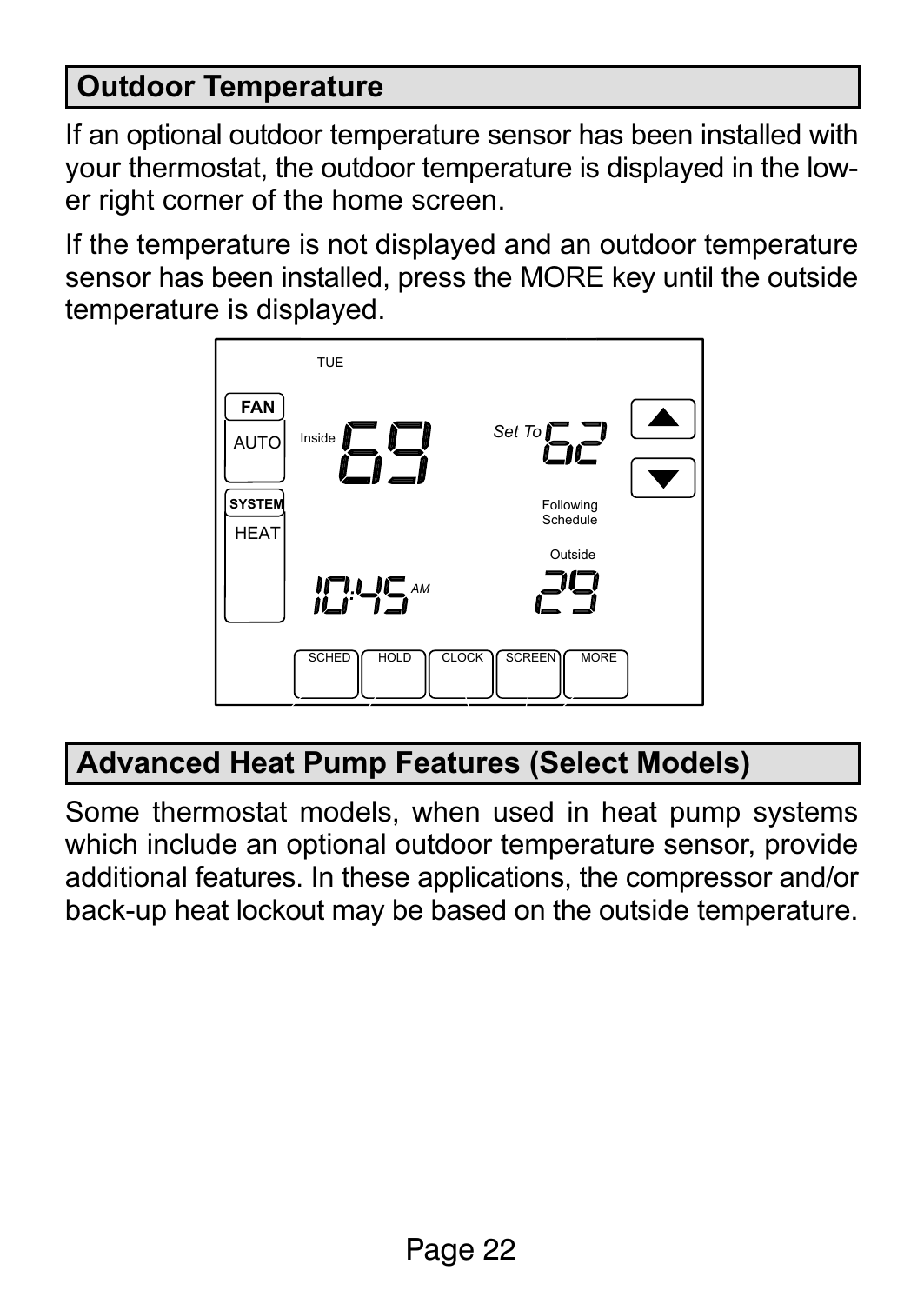#### <span id="page-22-0"></span>Screen Lock

You can fully or partially lock the keys on the touch screen. See the Advanced Settings section for more information on this feature. If the thermostat displays a "Screen Locked" message, your thermostat screen is either fully or partially locked.

#### Partially Locked Screen

When partially locked, all touch screen keys are locked except the temperature up and down arrow keys and the SYSTEM key access to the user set−up options. The Screen Locked message is displayed for 5 to 7 seconds each time the user attempts to press a key that is locked.

When the screen is partially locked, you will be able to adjust the temperature setting up or down; but schedule settings will not be accessible. The temporary temperature change lasts until the next scheduled period. Refer to Temporary Temperature Override section. To cancel the temporary temperature override and return to the programmed schedule, press the CANCEL key.

#### Fully Locked Screen

When the screen is fully locked, you will still be allowed to access the user set−up options through the SYSTEM key; however, all other touch screen keys are locked and are not functional. The Screen Locked message is displayed continuously.



 $\frac{1}{2}$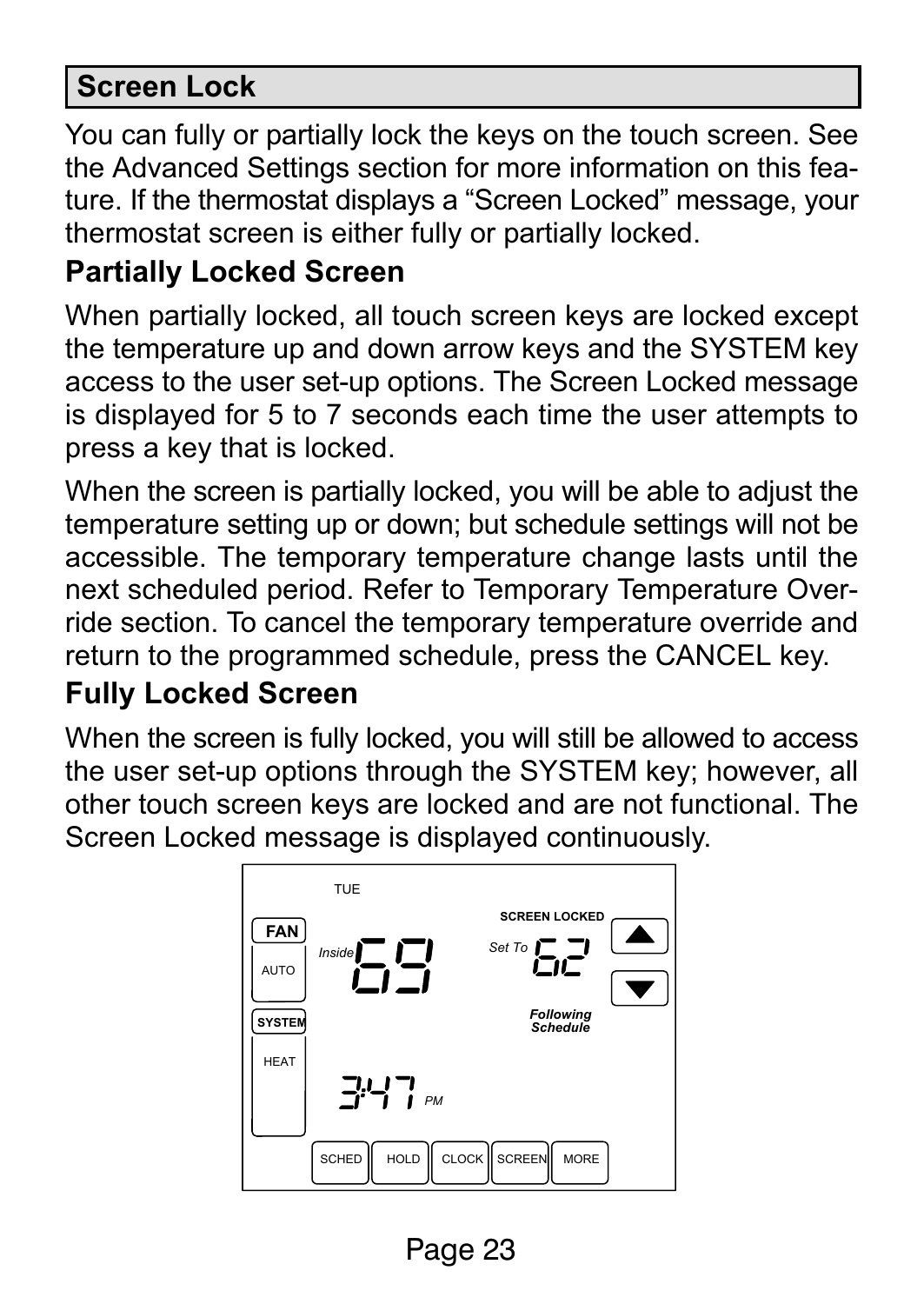#### Advanced Settings

Your thermostat has many advanced settings that can be used to match your desired use of this important tool. These items have been set by the installer during the installer set−up process; however, use the following information to customize the settings for your use.

Use the following steps and the User Set−Up table on pages 25 through 27 to customize your thermostat operation.

- 1 Press and release the SYSTEM key.
- 2 Press and hold the center blank key for approximately five seconds, until the screen changes.



3 − Release the key when the thermostat display matches the display below.



 $\frac{1}{2}$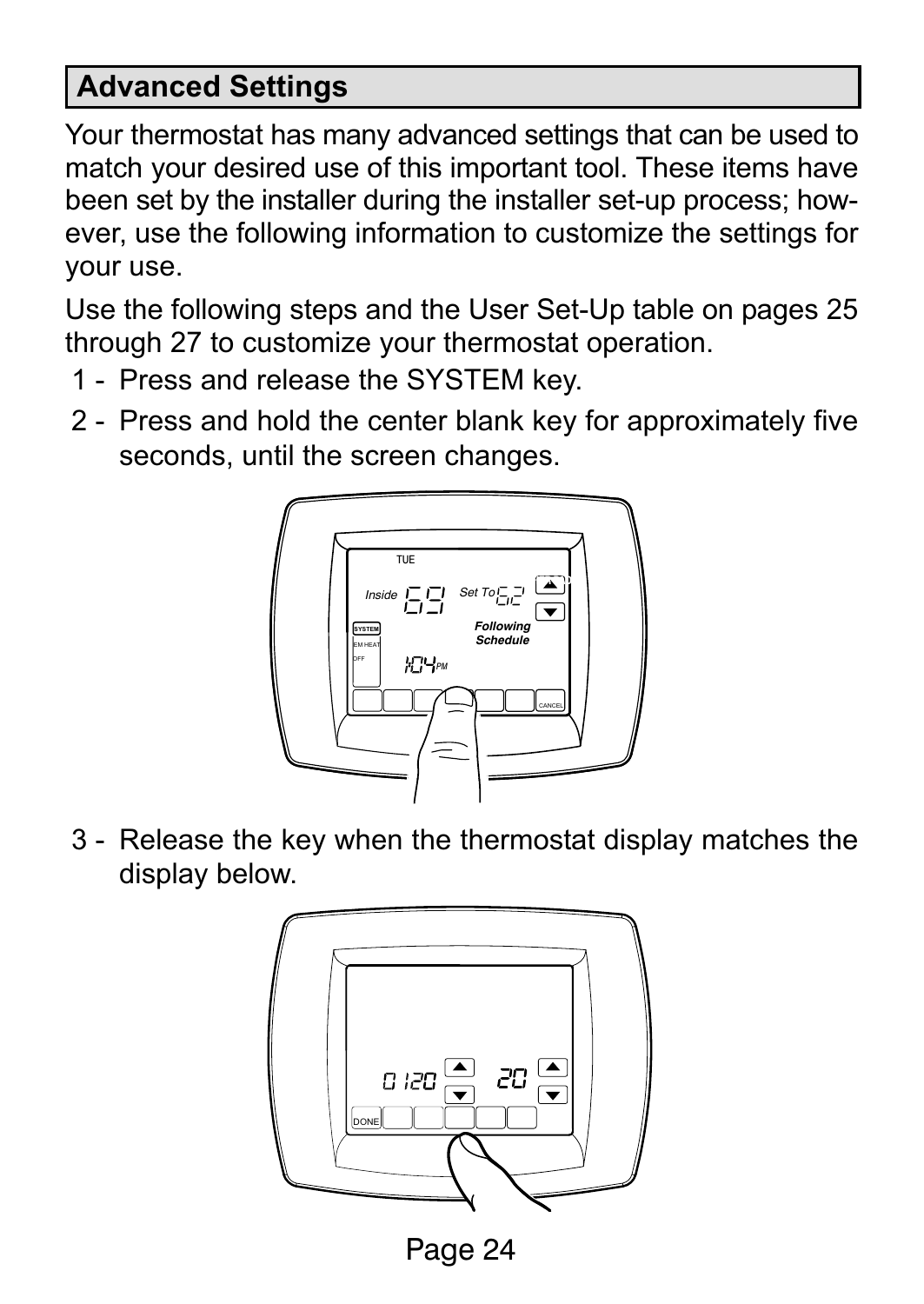#### <span id="page-24-0"></span>Advanced Settings (Continued)

- 4 − Refer to the figure below to see how the thermostat buttons are used to make selections.
- 5 − Refer to the table on the following pages to make proper set− up choices for your application.
- 6 − When all set−up selections have been made, press the DONE key to save your settings. The thermostat display will return to the main screen.

NOTE − Thermostats manufactured beginning March 2006 include program selection to accommodate 2007 daylight savings calendar. Advanced setting number 330 must be changed to option 2 at the beginning of 2007 in areas which use the revised DST calendar in the US and Canada.

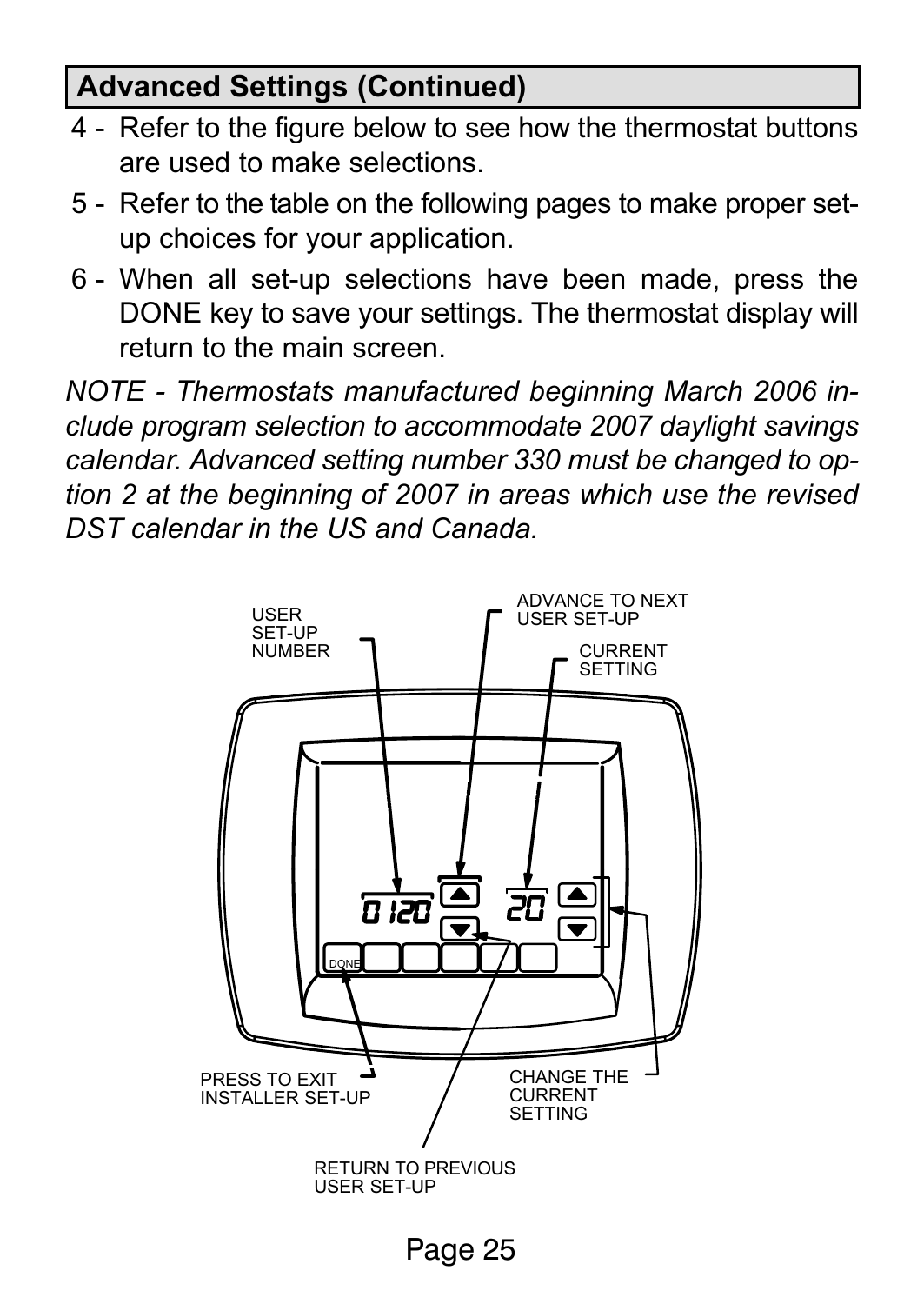| <b>Advanced Settings (Continued)</b> |                              |                                                                                                                                                             |
|--------------------------------------|------------------------------|-------------------------------------------------------------------------------------------------------------------------------------------------------------|
| User Set-<br>Up No.                  | Set-Up Name                  | <b>Selection Description</b>                                                                                                                                |
| 0120                                 | Date (Year/first)            | Select first two digits of current<br>calendar year (20 for 2007, etc.)                                                                                     |
| 0130                                 | Date (Year/last)             | Select last two digits of current<br>calendar year (07 for 2007, etc.)<br>Options: 01 to 99 available.                                                      |
| 0140                                 | Date (Month)                 | Select number that represents<br>current calendar month.<br>Options 1 through 12.                                                                           |
| 0150                                 | Date (Day)                   | Select number that represents<br>current calendar date.<br>Options 1 through 31.                                                                            |
| 0160                                 | Schedule Op-<br>tions        | Select the type of scheduling that<br>will be used. Options:<br>0- non-programmable thermostat<br>4- fully programmable thermostat<br>with 7-day scheduling |
| 0320                                 | Temperature<br>Display Scale | Select the temperature display to<br>be used. Options:<br>0- Fahrenheit<br>1- Celsius                                                                       |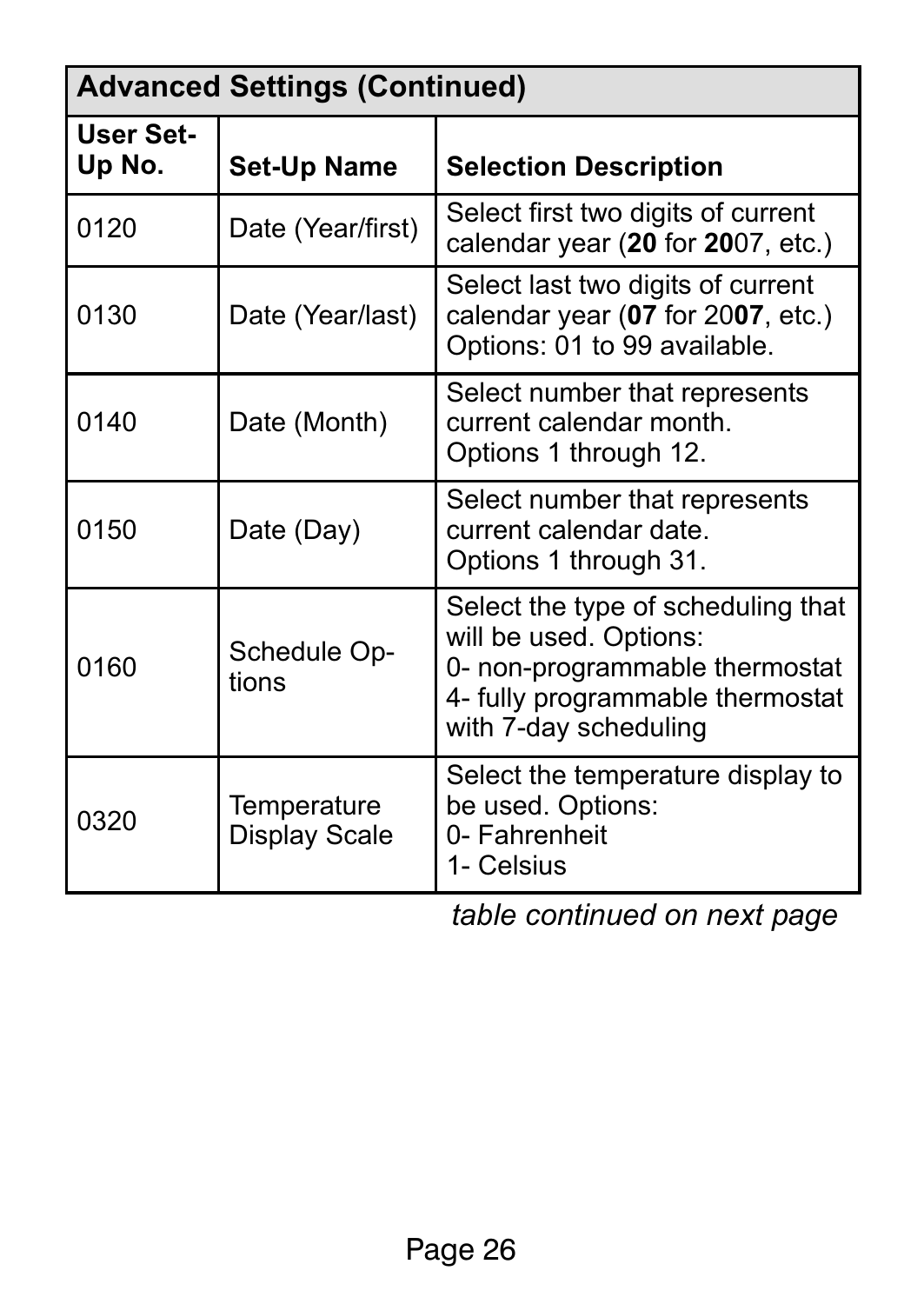| <b>Advanced Settings (Continued)</b> |                                           |                                                                                                                                                                                                                                                                                                                                                                                                      |
|--------------------------------------|-------------------------------------------|------------------------------------------------------------------------------------------------------------------------------------------------------------------------------------------------------------------------------------------------------------------------------------------------------------------------------------------------------------------------------------------------------|
| <b>User Set-</b><br>Up No.           | <b>Set-Up Name</b>                        | <b>Selection Description</b>                                                                                                                                                                                                                                                                                                                                                                         |
| 0330                                 | Daylight Sav-<br>ings                     | Options: 0 - Off. Thermostat time<br>is not automatically adjusted for<br>DST.<br>1 - On. Thermostat time is auto-<br>matically adjusted for Daylight<br>Savings in the Fall and Spring<br>(using the pre-2007 DST calen-<br>dar)<br>2 - On. Thermostat time is auto-<br>matically adjusted for Daylight<br>Savings in Fall and Spring (using<br>2007 DST calendar for US and<br>portions of Canada) |
| 0500                                 | <b>Filter Change</b><br>Reminder          | Select option for filter change re-<br>minder timer. Options:<br>0 - Reminder is off<br>1 - 10 run time days<br>2 - 30 run time days<br>3 - 60 run time days<br>4 - 90 run time days<br>5 - 120 run time days<br>6 - 365 run time days                                                                                                                                                               |
| 0510                                 | Humidifier Pad<br>Replacement<br>Reminder | Select option for humidifier pad<br>replacement reminder timer. Op-<br>tions:<br>0 - Reminder is off<br>1 - 90 run time days<br>2 - 180 run time days<br>3 - 365 run time days                                                                                                                                                                                                                       |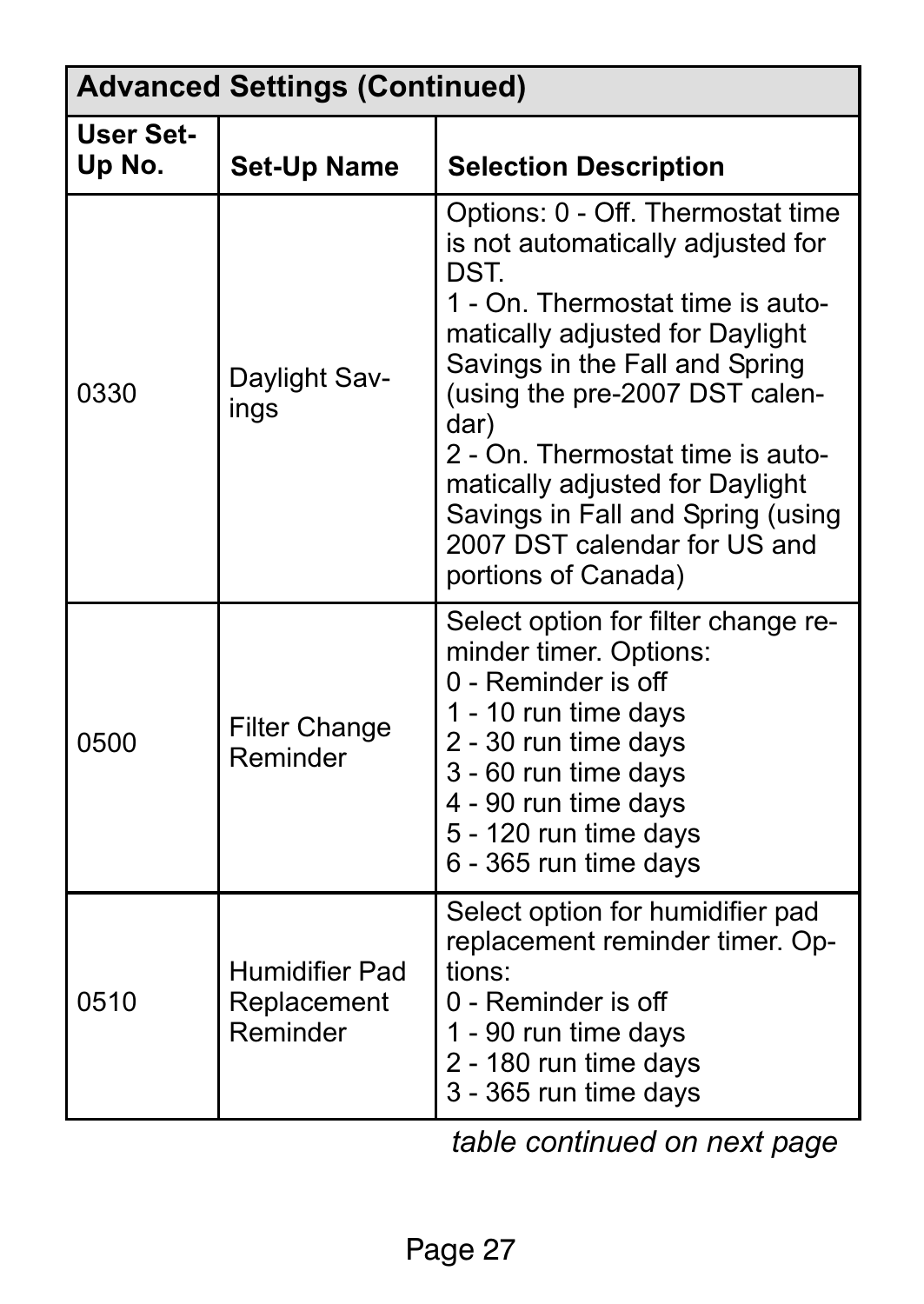| <b>Advanced Settings (Continued)</b> |                                        |                                                                                                                                                                                                                                                                                                                                                                                        |
|--------------------------------------|----------------------------------------|----------------------------------------------------------------------------------------------------------------------------------------------------------------------------------------------------------------------------------------------------------------------------------------------------------------------------------------------------------------------------------------|
| <b>User Set-</b><br>Up No.           | <b>Set-Up Name</b>                     | <b>Selection Description</b>                                                                                                                                                                                                                                                                                                                                                           |
| 0520                                 | UV Lamp Re-<br>placement Re-<br>minder | Select option for UV lamp re-<br>placement reminder timer. Op-<br>tions:<br>0 - Reminder is off<br>1 - 365 run time days                                                                                                                                                                                                                                                               |
| 0540                                 | Number of Peri-<br>ods                 | Select option for number of<br>scheduling periods. Options:<br>2 - Two periods (wake and sleep)<br>4 - Four periods (wake, leave, re-<br>turn, sleep)                                                                                                                                                                                                                                  |
| 0640                                 | Clock Format                           | Select clock format. Options:<br>$12 - 12$ -hour clock<br>24 - 24-hour clock                                                                                                                                                                                                                                                                                                           |
| 0670                                 | Screen Lock-<br>Out                    | Select screen lockout. Options:<br>0 - All keys are functional;<br>screen is unlocked.<br>1 - Screen partially locked -- only<br>temp. up and down keys and<br>ability to enter installer set-up<br>mode and modify set-up selec-<br>tions are enabled.<br>2 - Screen fully locked -- only<br>ability to enter installer set-up<br>mode and modify set-up selec-<br>tions are enabled. |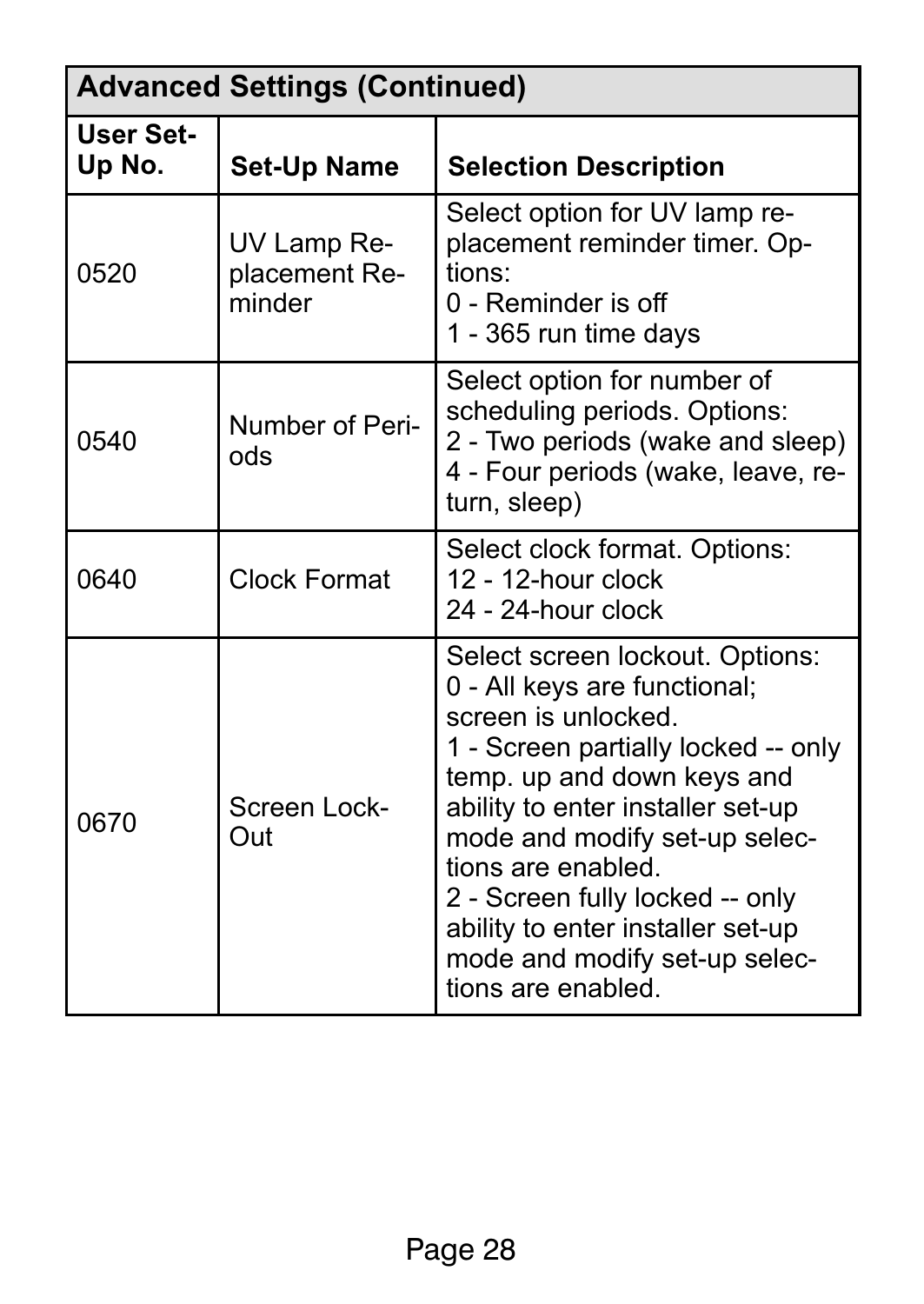<span id="page-28-0"></span>

| <b>Troubleshooting Tips</b>                        |                                                                                                                                             |  |
|----------------------------------------------------|---------------------------------------------------------------------------------------------------------------------------------------------|--|
| If                                                 | Then                                                                                                                                        |  |
| Key to the right<br>of the screen<br>key is blank. | MORE key remains blank unless the Furnace<br>Filter Change Reminder has been turned on.<br>See User Set-Up Number 0500.                     |  |
| Display is<br>blank.                               | Check that fresh AAA alkaline batteries are<br>installed as marked on the thermostat.                                                       |  |
| Temperature                                        | Check that temperature settings are:                                                                                                        |  |
| settings do not<br>change.                         | Heating 40°F to 90°F (4.5°C to 32°C).                                                                                                       |  |
|                                                    | Cooling 50°F to 99°F (10°C to 37°C).                                                                                                        |  |
| Heating system                                     | Press the SYSTEM key to set to heat.                                                                                                        |  |
| does not turn<br>on.                               | Check the heat temperature setting to be.<br>sure it is set above the room temperature and<br>"Heat On" is displayed solidly on the screen. |  |
|                                                    | Make sure circuit breaker is not tripped.                                                                                                   |  |
|                                                    | Check the power switch at the heating<br>and/or cooling system to make sure it is on.                                                       |  |
|                                                    | Check the furnace door to make sure it is<br>closed securely.                                                                               |  |
|                                                    | Wait five minutes for the heating system to<br>respond.                                                                                     |  |
|                                                    | If the problem has not been identified and<br>corrected, contact a qualified service techni-<br>cian.                                       |  |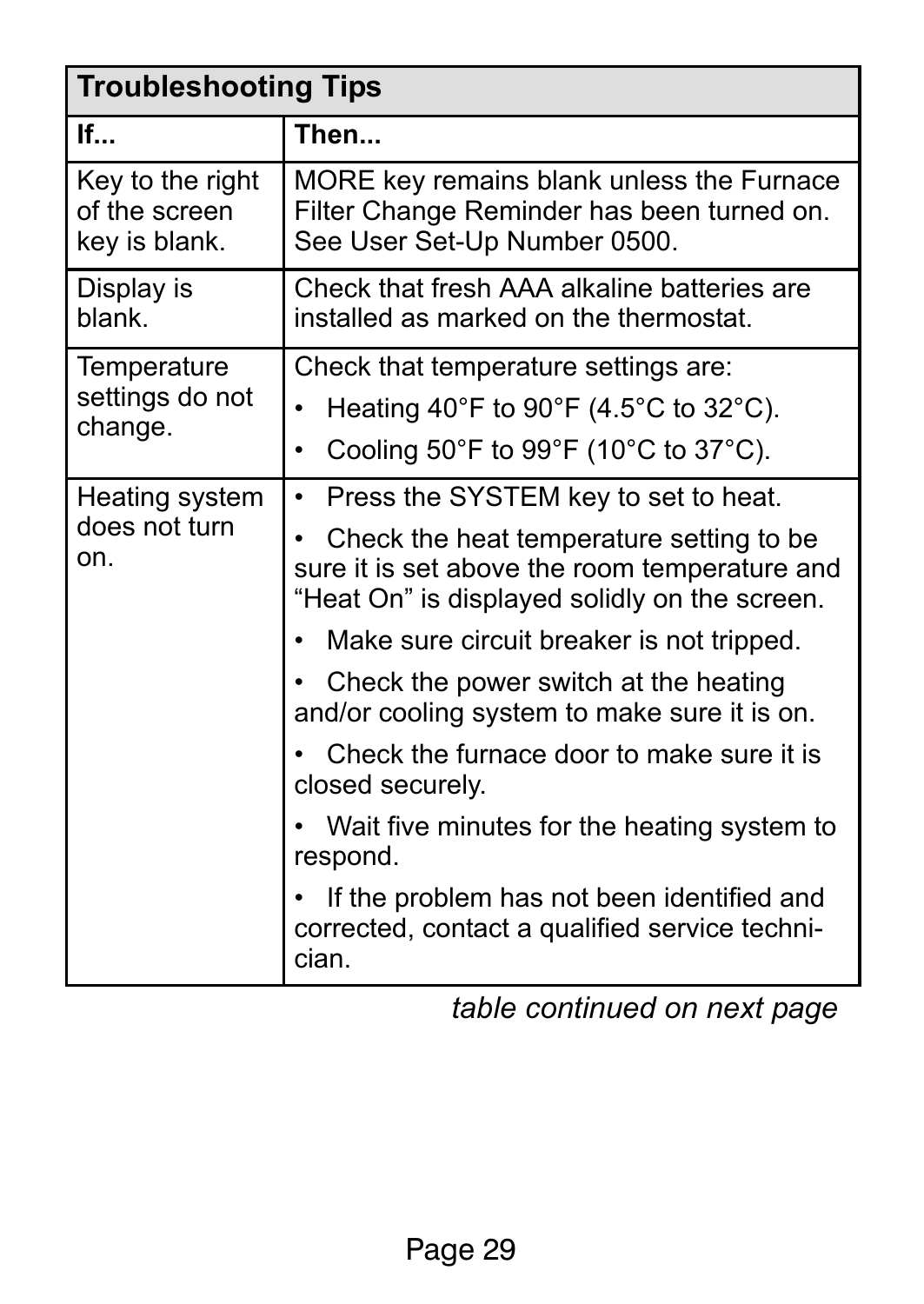| <b>Troubleshooting Tips</b>                     |                                                                                                                                                                                                                                                                              |  |
|-------------------------------------------------|------------------------------------------------------------------------------------------------------------------------------------------------------------------------------------------------------------------------------------------------------------------------------|--|
| If                                              | Then                                                                                                                                                                                                                                                                         |  |
| Cooling system                                  | Press SYSTEM key to set to Cool.                                                                                                                                                                                                                                             |  |
| does not turn<br>on.                            | Check the cool temperature setting to be.<br>sure it is set below the room temperature and<br>"Cool On" is displayed solidly on the screen.                                                                                                                                  |  |
|                                                 | Make sure circuit breaker is not tripped.                                                                                                                                                                                                                                    |  |
|                                                 | Check the power switch at the heating<br>and/or cooling system to make sure it is on.                                                                                                                                                                                        |  |
|                                                 | Check the furnace door to make sure it is<br>closed securely.                                                                                                                                                                                                                |  |
|                                                 | Wait five minutes for the cooling system to<br>respond.                                                                                                                                                                                                                      |  |
|                                                 | If the problem has not been identified and<br>corrected, contact a qualified service techni-<br>cian.                                                                                                                                                                        |  |
| Cannot set Sys-<br>tem setting to<br>Cool.      | Check Installer Set-Up Number 170: Heating<br>and/or Cooling Type*. Make sure the setting<br>matches the installed heating and/or cooling<br>system.                                                                                                                         |  |
| "Heat On" is not<br>displayed on<br>the screen. | Set the System setting to Heat and set the<br>temperature setting above the room tempera-<br>ture. If "Heat On" is shown solidly in the dis-<br>play, but the heating system does not turn on,<br>see "Heating system does not turn on"<br>suggestions on the previous page. |  |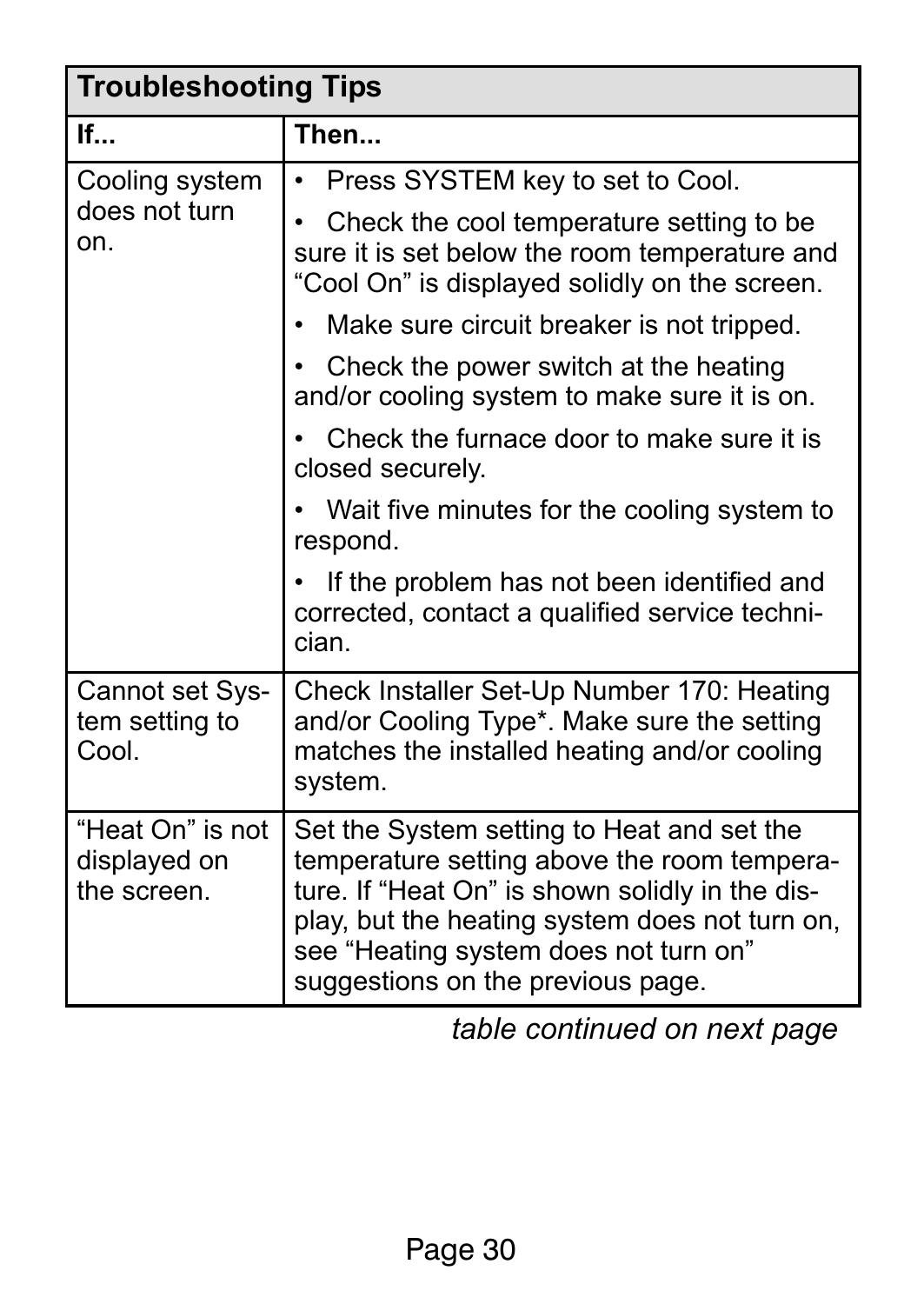| <b>Troubleshooting Tips</b>                                                           |                                                                                                                                                                                                                                                                                 |  |
|---------------------------------------------------------------------------------------|---------------------------------------------------------------------------------------------------------------------------------------------------------------------------------------------------------------------------------------------------------------------------------|--|
| If                                                                                    | Then                                                                                                                                                                                                                                                                            |  |
| "Cool On" is not<br>displayed on<br>the screen.                                       | Set the System setting to Cool and set the<br>temperature setting below the room tempera-<br>ture. If "Cool On" is shown solidly in the dis-<br>play, but the cooling system does not turn on,<br>see "Cooling system does not turn on"<br>suggestions at the top of this page. |  |
| "Wait" is dis-<br>played on the<br>screen.                                            | Compressor minimum-off timer is activated.<br>Wait up to five minutes for the compressor to<br>turn on.                                                                                                                                                                         |  |
| Fan does not<br>turn on in a call<br>for heat (elec-<br>tric furnaces<br>only)        | Check Installer Set-Up 0180: Fan Control in<br>Heating*. Make sure Electric Heat option is<br>selected.                                                                                                                                                                         |  |
| <b>Both heating</b><br>and cooling<br>systems are op-<br>erating at the<br>same time. | Check Installer Set-Up Number 170: Heating<br>and/or Cooling Type*. Make sure the setting<br>matches the installed heating and/or cooling<br>system.<br>Check to ensure that bare portions of wires<br>are not touching.                                                        |  |
| Heating is run-<br>ning in Cool<br>mode.                                              | Check Installer Set-Up Number 170: Heating<br>and/or Cooling Type*. Make sure the setting<br>matches the installed heating and/or cooling<br>system.                                                                                                                            |  |